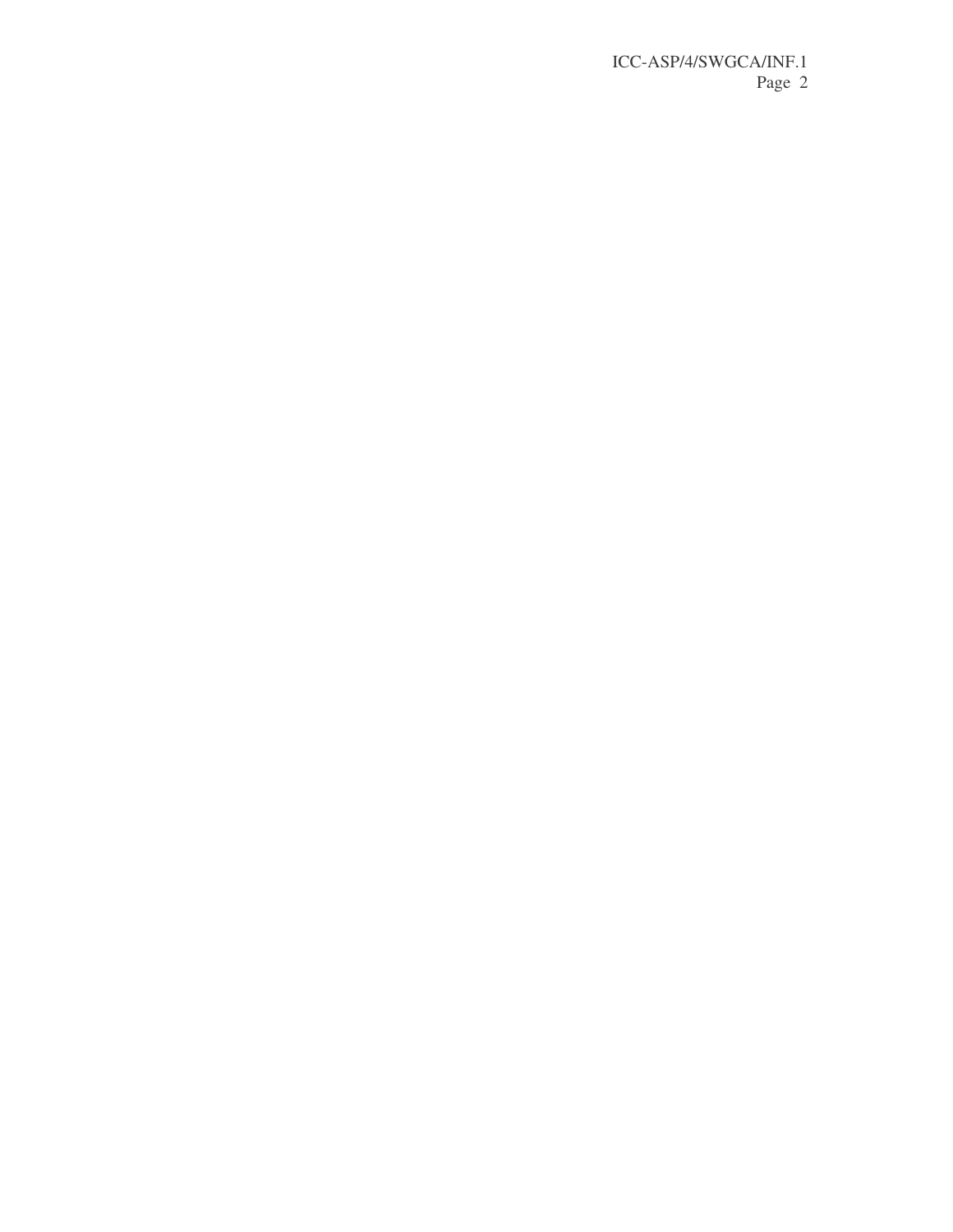الصفحة

الفقرات

الاجتماع غير الرسمي الذي عقده بين الدورتين الفريق العامل الخاص المعنى بجريمة العدوان في معهد لختنشتاين المختص بتقرير المصير التابع لمدرسة وودرو ويلسون بجامعة برينستون في ولاية نيوجيرزي بالْولايات المتحدة في الفترة من 13 إلى 15 حزير أن/يونيو 2005

| o m |
|-----|
|-----|

| أو لا- |                                                                                                                                       | $3 - 1$                             | 5           |
|--------|---------------------------------------------------------------------------------------------------------------------------------------|-------------------------------------|-------------|
| ثانيا۔ |                                                                                                                                       | $51-4$                              | 5           |
| ألف۔   | المسائل المتعلقة بجريمة العدوان التي تحتاج إلى مزيد من المناقشة                                                                       | 4                                   | 5           |
| ياءِ۔  | المسائل التي نوقشت في الاجتماع الذي عقد بين الدور تين في عام                                                                          | $51 - 5$                            | 5           |
|        | 1 -     إمكانية أن تمار س الدولة "اختيار  عدم قبول" اختصـاص المحكمة                                                                   | $17 - 5$                            | 5           |
|        | 2- الإبقاء على الفقرة 3 من المادة 25 من نظام روما الأساسي<br>(أ) إشتراك الفرد في العمل الإجرامي<br>(ب) الشروع في ارتكاب جريمة العدوان | $43 - 18$<br>$32 - 19$<br>$43 - 33$ | 6<br>6<br>7 |
|        | 3- الإبقاء على المادة 33 من نظام روما الأساسي أو استبعادها                                                                            | $46 - 44$                           | 8           |
|        | 4- الإبقاء على المادة 28 من نظام روما الأساسي و استبعادها                                                                             | 50-47                               | 9           |
|        | 5- الإبقاء على المادة 30 من نظام روما الأساسي أو استبعادها                                                                            | 51                                  | 9           |
| جيم-   | المناقشات الأولية بشأن مسائل أخرى متعلقة بنظام روما الأساسى.                                                                          | $55 - 52$                           | 9           |
|        |                                                                                                                                       | 53-52                               | 9           |
|        | 2- المواد التي تحكم المعلومات المتعلقة بالأمن الوطني                                                                                  | 55-54                               | 9           |
| دال۔   | التعريف وشروط ممارسة الاختصاص                                                                                                         | 86-56                               | 10          |
|        | 1- حقوق المتهم في مرحلة الفصل المسبق                                                                                                  | $62 - 60$                           | 10          |
|        | 2- الفصل المسبق فيما إذا كان ما وقع هو عمل من أعمال<br>العدوان قبل ممارسة المحكمة لاختصاصها والهيئة المناسبة للقيام                   | 74-63                               | 10          |
|        | 3- تعريف جريمة العدوان: عام أم محدد                                                                                                   | 75                                  | 11          |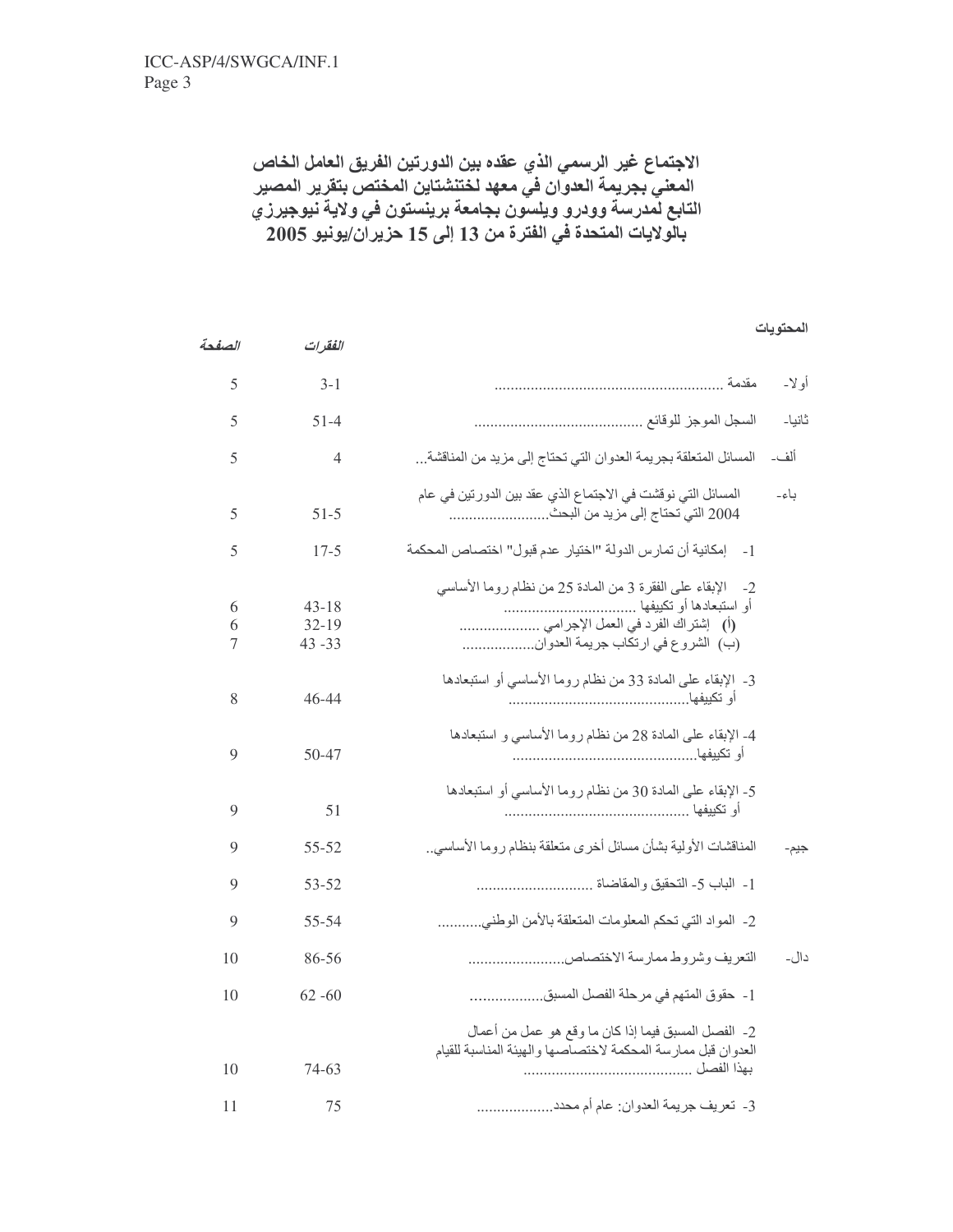# Page 4

|           | 4- الصياغة الجديدة المقترحة للعبارة الاستهلالية لورقة المنسق | 86-76 | 12 |
|-----------|--------------------------------------------------------------|-------|----|
| هاء۔      | العمل المقبل                                                 | 92-86 | 13 |
|           | 1- تخصيص الوقت اللازم في الدورات العادية لجمعية الدول        |       |    |
|           |                                                              | 87    | 13 |
|           | 2- مكان اجتماعات الفريق العامل الخاص المعنى بجريمة العدوان   | 88    | 13 |
|           |                                                              | 89    | 13 |
|           |                                                              | 90    | 13 |
|           | 5-     المتابعة والأعمال التحضيرية للأعمال المقبلة           | 92-91 | 13 |
| المر فقات |                                                              |       |    |
|           | الأول- الصياغة الجديدة المقترحة للعبارة الاستهلالية لورقة    |       |    |
|           | المنسق                                                       |       | 14 |
|           | الثاني- حدول الأعمال المشروح                                 |       | 15 |
|           | الثالث- قائمة المشار كين .                                   |       | 17 |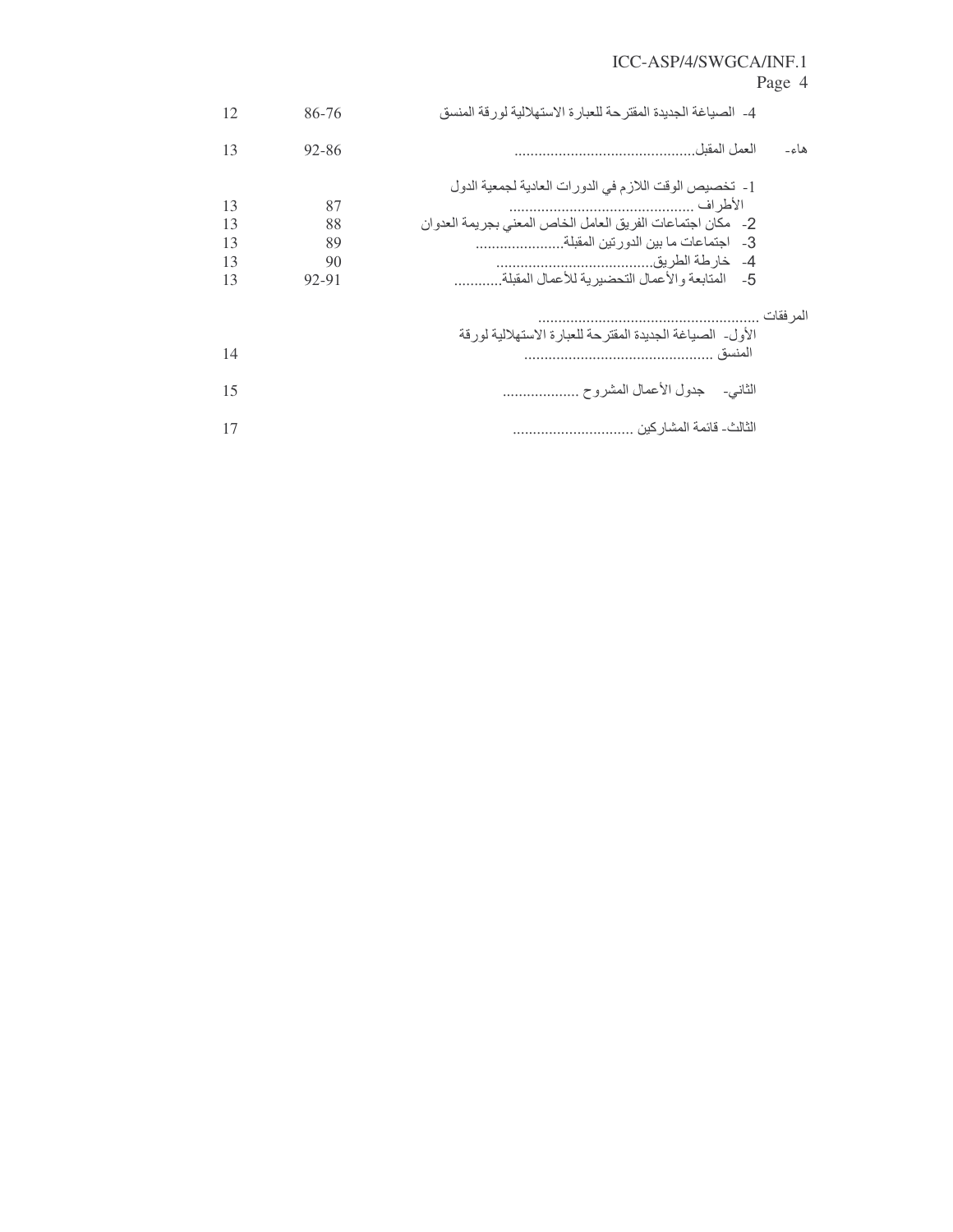#### مقدمة أولا-

بناء على دعوة من حكومة لختنشتاين، وعملا بتوصية جمعية الدول الأطراف، عقد الفريق العامل الخاص المعنى بجريمة  $-1$ العدوان اجتماعا غير رسمي بين الدورتين في معهد لختنشتاين المختص بتقرير المصبر التابع لمدرسة وودرو ويلسون بجامعة برينستون في ولاية نيوجيرزي بالولايات المتحدة في الفترة من 13 إلى 15 حزير ان/يونيو 2005. وأرسلت الدعوة للمشاركة في هذا الاجتماع إلى جميع الدول وكذلك إلى ممثلي المجتمع المدني ٍ وترأس السفير كريستيان ويناويسير (لختنشتاين) هذا الاجتماع ٍ ويرد جدول أعمال الاجتماع في المر فق الثاني بهذه الوثيقة، وتر د قائمة المشار كين في المر فق الثالث.

وأعرب المشاركون في الاجتماع غير الرسمي عن تقديرهم لحكومات ألمانيا وفنلندا ولختنشتاين وهولندا وسويسرا للدعم  $-2$ المالي الذي قدمته للاجتماع كما أعربوا عن تقدير هم لمعهد لختنشتاين المختص بتقرير المصبر التابع لجامعة برينستون لاستضافة هذا اللقاء

ولا تمثَّل هذه الوثيقة بالضرورة أراء الحكومات التي يمثلها المشاركون إنها تعكس فقط الاستنتاجات والأراء المتعلقة  $-3$ بمختلف المسائل المتصلة بجريمة العدوان ٍ ومن المسلم به أنه سيلزم إعادة تقييم هذه المسائل في ضوء الأعمال المقبلة بشأن جريمة العدوان. ومن المأمول فيه أن تؤدي المواد المدرجة في هذه الوثيقة إلى تيسير أعمال الفريق العامل الخاص المعنى بجريمة العدوان.

#### السجل الموجز للوقائع ثانيا۔

#### المسائل المتعلقة بجريمة العدوان التي تحتاج إلى مزيد من المناقشة ألف۔

فيما ينعلق بقائمة المسائل التي يتعين معالجتها عند صياغة مقترحات من أجل وضع حكم بشأن العدوان وفقا للفقرة 2 من  $-4$ المادة 5 من نظام روما الأساسي، وعملا بالقرار واو الذي اعتمده مؤتمر الأمم المتحدة الدبلوماسي للمفوضين المعنى بإنشاء محكمة جنائية دولية، تقرر أنه ليس ثمة حاجة إلى إضافة مسائل جديدة إلى القائمة الواردة في تقرير الاجتماع الذي عقد بين الدورتين في عام 2004

# باء- المسائل التي نوفَشت في الاجتماع الذي عقد بين الدورتين في عام 2004 التي تحتاج إلى مزيد من البحث

#### إمكانية أن تمارس الدولة "اختيار عدم قبول" اختصاص المحكمة  $-1$

أشير إلى أن الأحكام الواردة في نظام روما الأساسي بشأن العدوان ليست واضحة بالضرورة بسبب إضافتها إلى النص في -5 مرحلة متأخرة من المؤتمر الدبلوماسي لعام 1998 ولأنها لم تكن نتيجة لمفاوضات مخصصة بشأن هذا الموضوع بالتحديد ٍ ولوحظ أيضا أن المادة 121 وضعت قبل إضافة جريمة العدوان إلى الجرائم التي تدخل في اختصاص المحكمة ولذلك فإنها لم تتم صياغتها بناء على خلفية واضحة للمشاكل الخاصة التي تثير ها جريمة العدوان.

ولوحظ أن هناك ثلاثة نهج ممكنة لكيفية التصرف بعد التوصل إلى اتفاق بشأن تعريف جريمة العدوان وممارسة اختصاص  $-6$ المحكمة

ويراعي النهجان الأول والثاني المناقشات التي جرت بشأن المادة 121 من النظام الأساسي على النحو المبين في الفقرات  $-7$ 13 إلى 19 من تقرير عام 2004.

ويؤكد النهج الأول أن الفقرة 4 من المادة 121 ستكون قابلة للتطبيق وأنه لا بد من وجود نظام قانوني موحد للجرائم التي تدخل في اختصاص المحكمة<sub>.</sub> ووفقا لهذا النهج، سيكون أي تعديل نافذا على جميع الدول الأطراف بعد إيداع صكوك التصديق أو القبول من قبل سبعة أثمان الدول الأطراف، بما في ذلك الدول التي أصبحت أطرافا بعد التعديل ِ وقيل أيضا إن جريمة العدوان مدرجة فعلا في النظام الأساسي وإن الدول الأطراف وافقت عليها عندما أصبحت أطرافا في هذا النظام ولذلك فإن نهج "اختيار القبول" فيما يتعلَّق بُجريمة العدوان على النحو الوارد في الفقرة 5 من المادة 121 يكون مخالفا للنظام الأساسي. ومن الحجج الأخرى التي قدمت تأييدا للفقرة 4 إنه لا ينبغي معاملة جريمة العدوان معاملة مختلفة عن الجرائم الأخرى التي تدخل في اختصاص المحكمة ِ ومن الحجج التي قدمت ضد انطباق الفقرة 5 من المادة 121 أن النظام الأساسي ينبغي أن يشكل وحدة متجانسة. ولذلك يلزم الحرص على تجنب النظم "حسب الطلب"، وهو ما فعله النظام الأساسي بعناية، باستثناء الحالة الوحيدة المنصوص عليها في المادة 124التي تمنح فيها الدولة التي تعلن عدم قبولها اختصاص المحكمة في حالة جرائم الحرب أجلا قبل خضو عها لاختصاص المحكمة.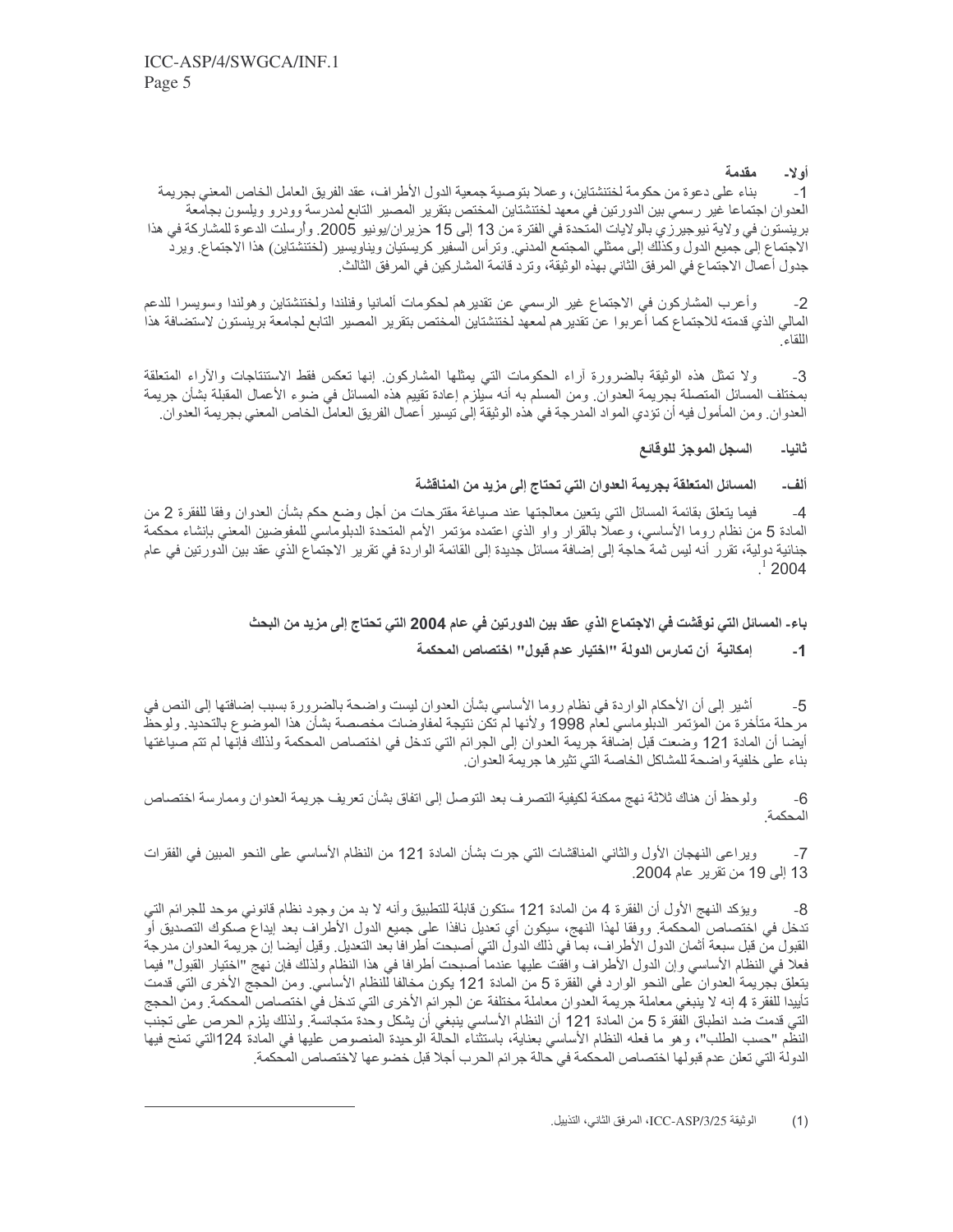### Page 6

وُأعرب عن رأي مفاده أن نهج "اختيار عدم القبول" أفضل في جميع الأحوال من نهج "اختيار القبول" المنصوص عليه في -9 الفقرة 5 من المادة 121. وأشير في هذا الصدد إلى "اختيار عدم القبول" الوارد في المادة 124 وإلى تكرار الانتقادات التي أبديت من جانب بعض الدول لهذا الحكم. وأعرب عن رأي مفاده أن "اختيار عدم القبول" سيوفر نظاما قانونيا أكثر اتساقا من النظام الذي سيوفر ه نهج "اختيار القبول".

ويعتمد النهج الثاني على فرضية أن الفقرة 5 من المادة 121 قابلة للتطبيق. وقيل في هذا الصدد إنه سيتعين على الدولة أن  $-10$ تقبل التعديل قبل الاعتراف باختصاص المحكمة بالنظر في جريمة العدوان وقد تؤدي الفقرة 5 من المادة 121 إلى انطباق مجموعتين من النظم على مجموعات مختلفة من الدول.

وأعرب عن رأي مفاده أن إدراج جريمة العدوان سيؤدي تلقائيا إلى تعديل المادة 5. وما دامت الفقرة 5 من المادة 121  $-11$ تشير إلى المادة 5 فإن من الواضح أن الفقرة 5 من المادة 121 ستكون منطبقة تلقائيا.

وقيل من ناحية أخرى إن قابلية الفقرة 5 من المادة 121 للتطبيق مشكوك فيها لأنه ليس من المؤكد أن المناقشات المتعلقة  $-12$ بجريمة العدوان ستؤدي في نهايتها إلى تعديل المادة 5. ومن حيث التركيب، فإنه لا مكان لجريمة العدوان في المادة 5 وستدرج هذه الجريمة على الأرجح بوصفها مادة 8 مكررا جديدة. ووفقا لهذا الرأي، لا تنطبق الإجراءات المتوخاة في الفقرة 5 على جريمة العدوان ولكنها وضعت لتطبيقها على الجرائم الجديدة التي تدخل في اختصاص المحكمة<sub>.</sub> ومن الواضح أن الأمر ليس كذلك بالنسبة لجريمة العدوان لأنها تخضع فعلا لاختصاص المحكمة بموجب الفقرة 1 من المادة 5. وقيل أيضا إنه يمكن الإبقاء على الفقرة 2 من المادة 5 في النظام الأساسي، على الرغم من عدم جدواها بعد إدراج جريمة العدوان في هذا النظام، ويمكن ببساطة حذفها ِ

ورئي أيضـا أنـه يمكن الـجمع بين الفقرتين 4 و 5 من المـادة 121، ورئي من نـاحية أخرى إنـه لا يمكن الـجمع بينـهما  $-13$ 

وير ي النهج الثالث أن الفقرة 2 من المادة 5 تتطلب فقط "اعتماد" حكم لممارسة اختصـاص المحكمة، ولوحظ أنها لا تشير  $-14$ إلى "التعديل". ووفقا لهذا الرأي، سيكفى أن تعتمد جمعية الدول الأطراف هذا الحكم لنفاذه وستنطبق عندئذ الفقرة 3 من المادة 121 فقط ورأى أخرون أن اتفاقية فيينا لقانون المعاهدات<sup>2</sup> تميز بين اعتماد التعديل وموافقة الدولة على الالتزام به ولا تقدم الفقرة 3 من المادة 121 ردا على ما إذا كانت الفقرة 4 من المادة 121 أم الفقرة 5 من المادة 121 هي الواجبة التطبيق على جريمة العدوان وقيل أيضـا إن الاعتماد المشار إليه في الفقر 2 2 من المادة 5 يختلف عن الاعتماد المقصـود في اتفاقية فيينا لقانون المعاهدات ِ

و'أعرب أيضا عن رأي مفاده أن كلمة "وفقا" الواردة في الفقرة 2 من المادة 5 تدل على ضرورة النعديل ٍ وأكد البعض أن  $-15$ هذا هو المفهوم الذي كان متفقا عليه عند اعتماد النظام الأساسي في عام 1998. وقال أخرون إنهم لا يعتقدون ذلك.

وأشير كذلك إلى ضرورة العمل على نفاذ الأحكام المتعلقة بشروط ممارسة الاختصاص بنفس الشروط المقررة لنفاذ الأحكام -16 المتعلقة بالتعر يف

واقترح البعض تركيز المناقشة على تعريف جريمة العدوان وعلى الشروط الواجبة لممارسة الاختصاص وقيل إن الرد  $-17$ على التساؤل بشأن ما إذا كانت الفقرة 4 من المادة 121 أو الفقرة 5 من المادة 121 هي الواجبة التطبيق سيكون واضحا على الأرجح تلقائيا إذا تم التوصل إلى توافق للأراء بشأن هاتين المسألتين.

#### الإبقاء على الفقرة 3 من المادة 25 من نظام روما الأساسي أو استبعادها أو تكييفها  $-2$

اتفق على أن الفقرة 3 من المادة 25 من نظام روما الأساسي تحتوي على مفهومين قد يؤثر ان على العدوان هما اشتراك  $-18$ الفرد في العمل الإجرامي و الشروع في ارتكاب الجريمة<sub>.</sub>

# اشتراك الفرد في العمل الإجرامي

اتفق على أن من السمات المميزة لجريمة العدوان أنها جريمة قيادية وعلى أنه ينبغي بالتالي استبعاد المشاركين الذين لا -19 يمكنهم الناثير على السياسية المؤدية إلى ارتكاب هذه الجريمة، مثل الجنود الذين ينفذون الأوامر ِ والمسألة التي ينبغي مناقشها بالنالي تتعلَّق بالمنهج القانوني الواجب الإتباع. ويلزم اتخاذ قرار بشأن ما إذا كان ينبغي الإشارة في الفقرة 3 من المادة 25 إلى أن العدوان جريمة من الجر ائم القيادية أم ينبغي الإشارة إلى عدم انطباق أجزاء منها على جريمة العدوان.

وقيل إنه ربما كان من الأفضل أن يبقى تعريف الجريمة ضيقا نسبيا بدلا من إدراج الشروط الخاصة بالمسؤولية الجنائية  $-20$ الفردية في تعريف العدوان. و هكذا، ستعكس الفقر ة 3 من المادة 25 الطبيعة القيادية للجريمة عن طريق إضافة فقرة (ه) مكررا جديدة مطابقة للفقرة الفرعية (ﻫ) التي تعالج الإبادة الجماعية. وقد تضاف هذه الفقرة (ﻫ) مكررا الجديدة لتوضيح أن الفقرة 3 من المادة 25 تنطبق على جريمة العدوان بقدر ما تتفق مع الطبيعة القيادية للجريمة. وثمة احتمال آخر هو معالجة الجوانب القيادية لجريمة العدوان بالنفصيل في أركان الجريمة.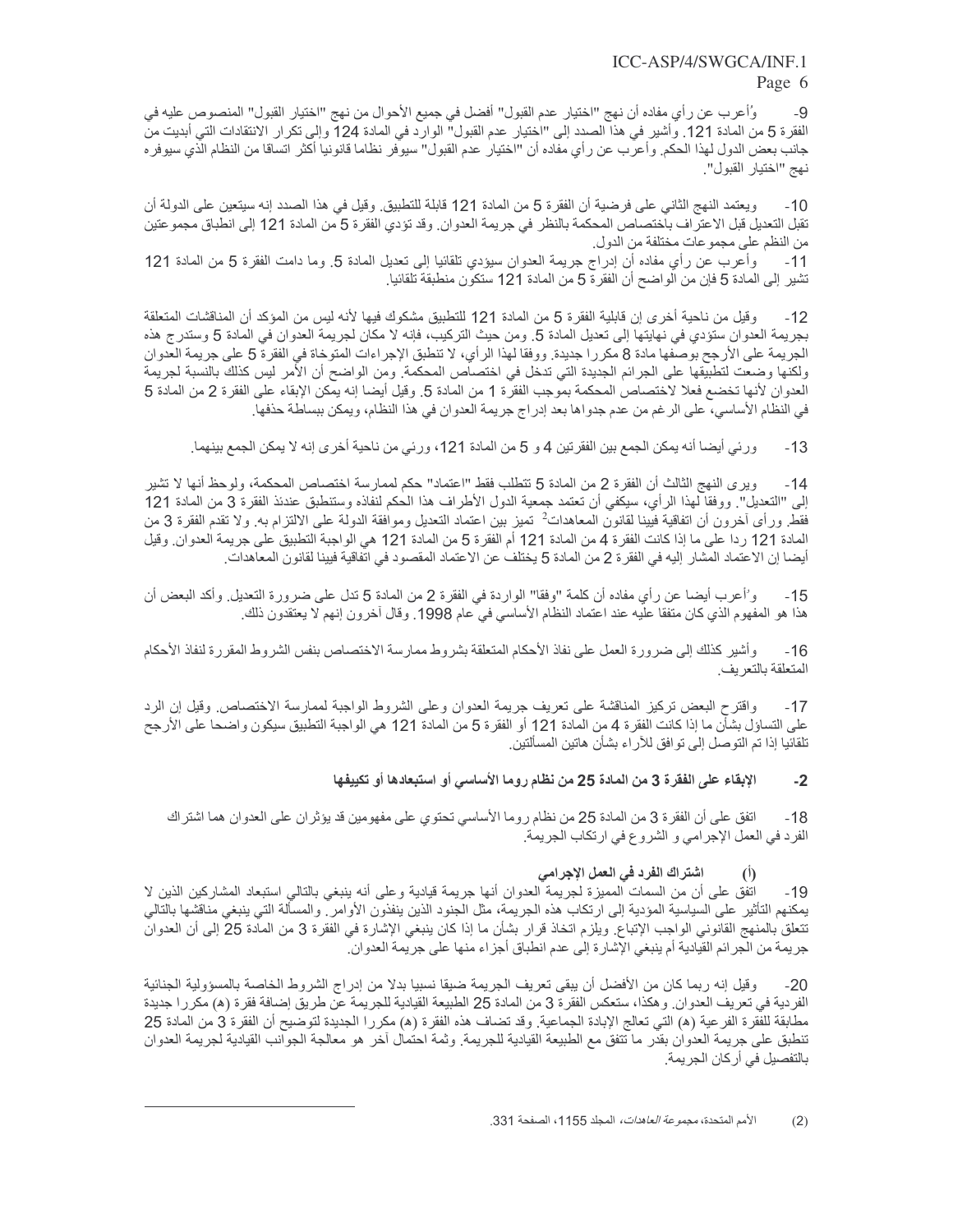ور أي مشاركون كثيرون أن الفقرة 3 من المادة 25 تنطبق إجمالا على جريمة العدوان.  $-21$ 

وفيما يتعلَّق بالاستبعاد المحتمل لانطباق الفقرة 3 من المادة 25، لوحظ أنه قد يؤدي إلى استبعاد مجموعة من الفاعلين  $-22$ ولذلك من الأفضل التحقق مما إذا كانت أحكام الفقرة 3 من المادة 25 ملائمة لكل حالة على حدة. والاستبعاد العام بالتالي لا يكون خيار ا سليما ِ

ويمكن تبرير استبعاد الفقرة 3 من المادة 25 في ضوء الحجة الواردة في الفقرة 39 من تقرير عام 2004 و هو عدم تنفيذ  $-23$ جريمة العدوان ٍ ووفقًا لهذا الرأي، ستعالج المسألة بوجه أفضل بترك تقرير ما إذا كانت الفقرة 3 من المادة 25 تنطبق أو لا تنطبق على حالة معينة للسلطة التقدير ية للقاضي.

- وقيل إنه يمكن معالجة المسألة على النحو التالي:  $-24$
- إما بوضع تعريف موجز للعدوان على أن تقوم الأجزاء الأخرى من النظام الأساسي بتغطية المبادئ العامة  $(\mathfrak{h})$ للقانون الجنائي ذات الصلة، ولاسيما المادة 25؛
- وإما بتدقيق تعريف العدوان الوارد في ورقة المنسق لتحقيق الاتساق بين المبادئ العامة للقانون الجنائي والأحكام  $(\ominus)$ الأخرى من النظام الأساسي؛
- و إما بإضافة فقرة فرعية (ه) مكرر ا جديدة لتوضيح العلاقة المحددة بين جريمة العدوان والفقرة 3 من المادة 25.  $(\overline{c})$

ور أي بعض المشاركين أنه قد يلزم إدر اج حكم لتأكيد سريان الفقر ة 3 من المادة 25.  $-25$ 

وأشير أثناء المناقشة إلى السوابق القضائية لمحكمتي نورمبرغ وطوكيو التي يمكن أن يقال أنها دونت القانون الدولي العرفي  $-26$ والتي تعتبر أكثر ملاءمة من ممارسة المحاكم المخصصة التي أنشئت في التسعينات التي لا تعالج جريمة العدوان.

وبينما أعربت بعض الوفود عن رأي مفاده أن مسألة الاشتراك من المسائل التي تتعلق بأسلوب الصياغة وليست من المسائل  $-27$ الموضوعية وأنه يمكن بالتالي معالجتها عند تحديد أركان الجريمة، حذرت وفود أخرى من ترك المسألة بأكملها لأركان الجريمة<sub>.</sub> وقيل إن الأخذ بهذا النهج فيما يتعلق بالاشتراك قد يؤدي إلى أثار خطيرة بالنسبة لجريمة العدوان. فإذا ألغي تعريف الاشتراك تماما، سيبقى فقط الاشتراك الجماعي ِ وسيؤدي هذا فيما يتعلَّق بجريمة العدوان إلى شذوذ لا وجود له في حالة الجرائم الأخرى مثل الجرائم ضد الإنسانية التي يوجد تعريف للاشتراك الجماعي بشأنها وتوجد أيضا قائمة لأعمال الاشتراك الفردية المتعلقة بها أيضا

ووفقًا لهذا الرأي، يلزم النماس الحل في النص الأصلي وليس في أركان الجريمة. ويلزم النوصل إلى صياغة تعترف بأن  $-28$ العدوان جريمة فيادية وتبين في نفس الوقت المقصود من الاشتراك الفردي في كل حالة من الحالات المنصوص عليها في الفقرة 3 من المادة 25. ووجد اتفاق كبير على ضرورة أن يتناول تعريف العدوان العمل الجماعي وكذلك الفعل الفردي بقدر الإمكان.

- ور أي بعض المشاركين أنه يلزم المزيد من الوضوح فيما يتعلق بالمقصود من القيادة وكذلك فيما يتعلق بنطاق تطبيقها ِ  $-29$
- وقدم نتيجة للمناقشة التي جرت بشأن المادة 25 اقتراح <sup>3</sup> بإضافة فقرة 3 مكررا جديدة تنص على ما يلي:  $-30$ "فيما يتعلَّق بجريمة العدوان، الأشخاص الذين يكونون في وضع يتيح لهم التحكم في العمل السياسي أو العسكري لدولة ما أو توجيهه بالفعل فقط هم الذين يسألون جنائيا ويكونون عرضة للعقاب !"

ويفترض هذا الاقتراح أن الفقرة 3 من المادة 25 نتطبق على جريمة العدوان ويسعى إلى ضمان أن تقتصر المسؤولية عن  $-31$ هذه الجريمة على القادة فقط ِ وقدم الحكم الجديد المقترح كفقرة منفصلة لضرورة استيفاء شرط القيادة في جميع الأحوال بينما تحتوي الفقرة 3 على شروط بديلة على النحو المبين في الفقرات الفرعية (أ) إلى (د). ويقترن بهذا الاقتراح بحذف عناصر الاشتراك من العبارة الاستهلالية لورقة المنسق على أساس أن الفقرة 3 من المادة 25 ستغطى هذه العناصر

> و عرض أيضا على المشاركين<sup>4</sup> اقتراحان مماثلان إلى حد ما لإعادة صياغة العبارة الاستهلالية للمنسق<sub>.</sub>  $-32$

> > الشروع في ارتكاب جريمة العدوان<sup>5</sup> (ب

استر عي الانتباه إلى ضرورة التمييز بين: (أ) العمل الجماعي للعدوان، الذي ترتكبه إحدى الدول؛ و(ب) الاشتراك الانفرادي  $-33$ في عمل جماعي.

- $(3)$
- أنظر الاقتراح "باء " في المرفق الأول.<br>انظر الاقتراحان "ألف" و "باء" في المرفق الأول.<br>انظر الفقرة 82 أيضا.  $(4)$ 
	- $(5)$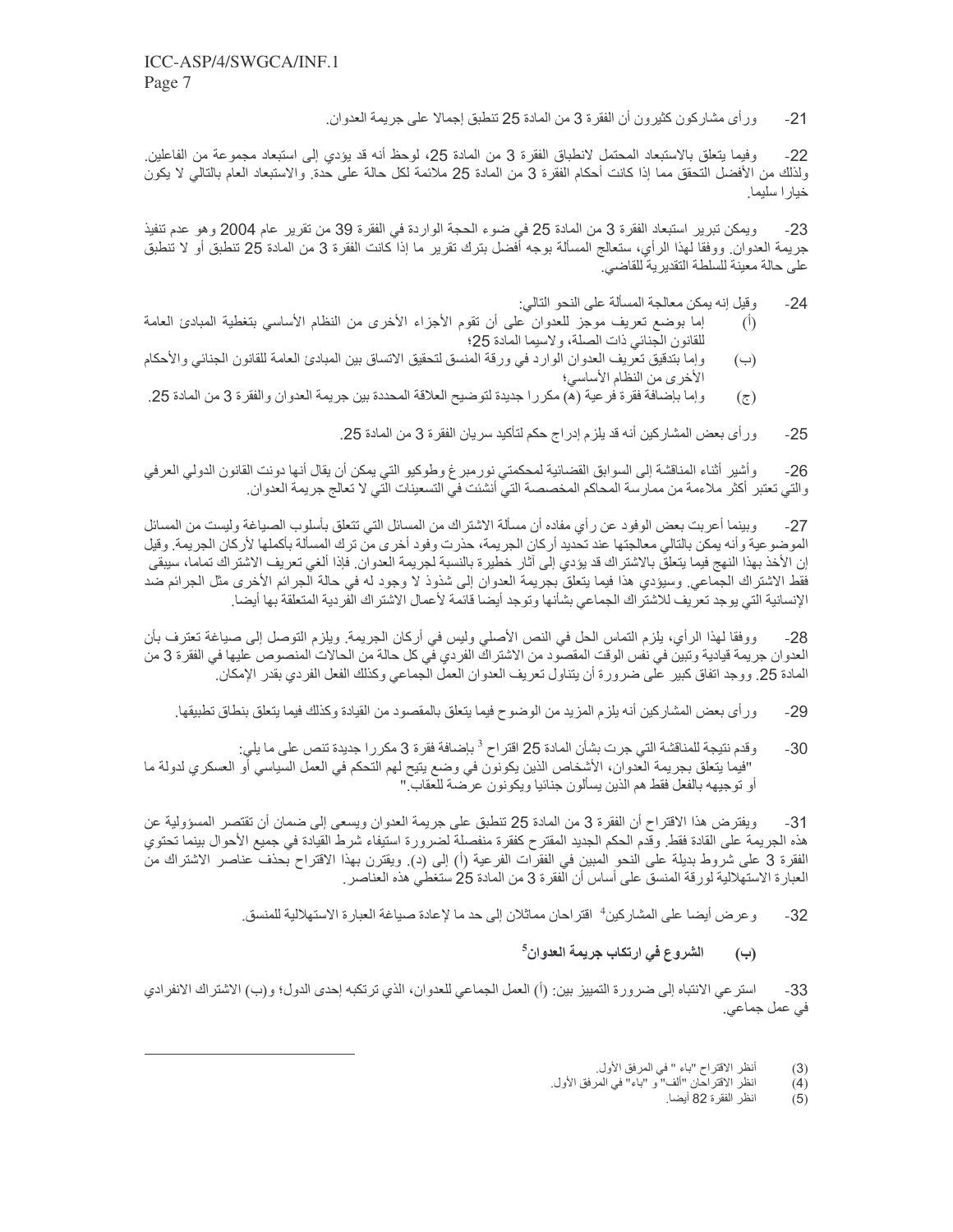وفيما يتعلَّق بالعمل الجماعي، أثير التساؤل عما إذا كان من الواجب أن يكتمل العمل الجماعي أم يكفي الشروع في تنفيذ  $-34$ العمل الجماعي ور أي البعض أنه ينبغي معالجة المسألة المتعلقة بالعمل الجماعي في تعريف العدوان ِ

وفيما يتعلَّق بالاشتراك الانفرادي في عمل جماعي، أثير التساؤل عما إذا كان من الواجب أن يتم الاشتراك فعلا في العمل -35 الجماعي أم يكفي الشروع في الاشتراك في عمل جماعي. وذكر أن هذه المسألة ستدخل في نطاق المادة 25 في حالة سريانها على جر يمة العدوان.

ور أي بعض المشاركين أن تغطية الشروع في ارتكاب الجريمة مسألة تتسم بالأهمية، بالنظر خاصة إلى عدم جواز التمييز -36 في المعاملة بين الأنواع المختلفة من الجرائم التي تدخل في اختصاص المحكمة. ولما كان الهدف من إدراج جريمة العدوان في النظام الأساسي هو منع ارتكاب هذه الجريمة فإنه يلزم منع الشروع في ارتكابها أيضا. ولا تثير بالتالي الفقرة 3(و) من المادة 25 مشكلة فيما يتعلق بجريمة العدوان وينبغي أن تعتبر قابلة للتطبيق

وفيما يتعلق بأوجه القلق المحتملة المتعلقة بما قد يؤدي إليه الأخذ بمفهوم واسع جدا للشروع من دخول حالات غير ملائمة  $-37$ في اختصاص المحكمة، لوحظ أن هناك ضمانان لوجود عتبة مناسبة. الأول هو النزام المدعي العام بتحليل كل حالة على حدة وبعدم مواصلة التحقيق في القضايا غير الملائمة؛ والثاني هو الدور الذي قد تقوم به الهيئة الخارجية التي يطلب منها الفصل فيما إذا كان ما وقع هو عمل من أعمال العدوان ِ

ومن ناحية أخرى، ذكر أيضا أن جريمة العدوان تفترض وقوع العمل العدواني ولا جريمة بدون وقوع هذا العمل ِ  $-38$ 

وتساءل البعض عما إذا كانت الإشارة إلى التخطيط أو الإعداد أو البدء في التنفيذ الواردة في التعريف تشمل الشروع أيضا  $-39$ ورئي أن هذا مشكوك فيه لأن التخطيط أقرب إلى الركن المادي للجريمة ولأن الشروع يختلف عن الإعداد للفعل أو البدء في التنفيذ ولوحظ أيضا أن بعض النظم القانونية لا تعاقب على التخطيط للجريمة أو الإعداد لها، فيما عدا الاستثناء الملحوظ للإرهاب، بينما بعاقب دائما على الشروع في ارتكاب الجريمة. كذلك، لا توجد في السوابق القضائية المتاحة حاليا حالات ذكر فيها أن الشروع يشكل جريمة. وفي هذا الصدد، لوحظ أن السوابق القضائية المناحة لم تتعرض للشروع لتعلق جميع الحالات المعروضة بعدوان وقع فعلا واسترعي الانتباه أيضا إلى مشروع مدونة الجرائم المخلة بسلم الإنسانية وأمنها° الذي أعدته لجنة القانون الدولي في عام 1992 والذي كان يشمل التهديد بارتكاب العدوان أيضا، وإن كان التهديد يختلف عن الشروع في ارتكاب جريمة العدوان واستبعد التهديد من النص النهائي الذي اعتمدته اللجنة في عام 1996.

ولوحظ أن مفهوم الشروع مشترك بين نظم قانونية كثيرة وأيد المشاركون ترك مسألة التمييز بين الإعداد والتخطيط  $-40$ والشروع للمحكمة بناء على ما جاء في الفقرة 3 (و) من المادة 25.

ولوحظ أن السوابق القضائية لمحكمتي نورمبر غ وطوكيو تشير أيضا إلى التخطيط والاشتراك، ولكن في سياق أعمال وقعت  $-41$ فعلا؛ والتعريف الذي يقترحه المنسق، والذي يعتمد على التعريف الذي وضعته الجمعية العامة للأمم المتحدة في عام 1974<sup>7</sup>، يتعلق بأعمال وقعت أيضا ¸وجرى التمييز بين التخطيط أو الإعداد (اللذين لا يعاقب عليهما لتعلقهما بجريمة لم تكتمل بعد) والتخطيط أو الإعداد كأسلوب من أساليب الاشتراك التي تجعل طرفا ثانويا مسؤولا عن الشروع أو عن الجريمة التامة، تبعا لم تقوم به الأطراف الأخر ي.

و علاوة على ذلك، جرى التأكيد على أن جريمة العدوان ترتبط ارتباطا لا يقبل التجزئة بارتكاب عمل من أعمال العدوان،  $-42$ و على الرغم من جواز العقاب على الشروع من الناحية النظرية، فإنه ستوجد صعوبات كبيرة عند تطبيق هذا المفهوم ِ

ووفقا لرأي أخر، تصعب مناقشة الشروع قبل الفصل في تعريف جريمة العدوان، وسيكون هذا حاسما إذا طلب من طرف  $-43$ ثالث الفصل فيما إذا كان ما وقع هو عمل من أعمال العدوان ِ

#### الإبقاء على المادة 33 من نظام روما الأساسي أو استبعادها أو تكييفها  $-3$

ر أي عدد من المشاركين أن المادة 33 قابلة للتطبيق على جريمة العدوان وأيدوا الإبقاء عليها لوضع حد للقلق الذي أعرب  $-44$ عنه البعض بشأن احتمال إفلات بعض مرتكبي الجريمة من العقاب ولن يؤثر هذا على الطبيعة القيادية للجريمة لأن هذه الطبيعة جزءا لا يتجزأ منها. ولوحظ أن استبعاد المادة 33 سيؤدي إلى توسيع نطاق تطبيق هذه المادة بالفعل.

ووفقا لرأى مخالف، لا ينبغي أن تنطبق المادة 33 على جريمة العدوان لأنها جريمة قيادية ولأنها لا تنطبق بالتالي على  $-45$ الوسطاء أو المرؤوسين ورأى بعض المشاركين أنه بلزم، حرصا على الوضوح، أن يضاف حكم ينص بالتحديد على عدم انطباق المادة 33 على جريمة العدوان ورأى أخرون أنه أسوة بما هو متبع بالنسبة لأحكام كثيرة أخرى في النظام الأساسي لا تنطبق دائما

حولية لجنة القانون الدولي، 1992، المجلد الثاني (2).  $(6)$ 

قرارا الجمعية العامة 3314 (د-29) المؤرخ 14 كانون الأول/ديسمبر 1974.  $(7)$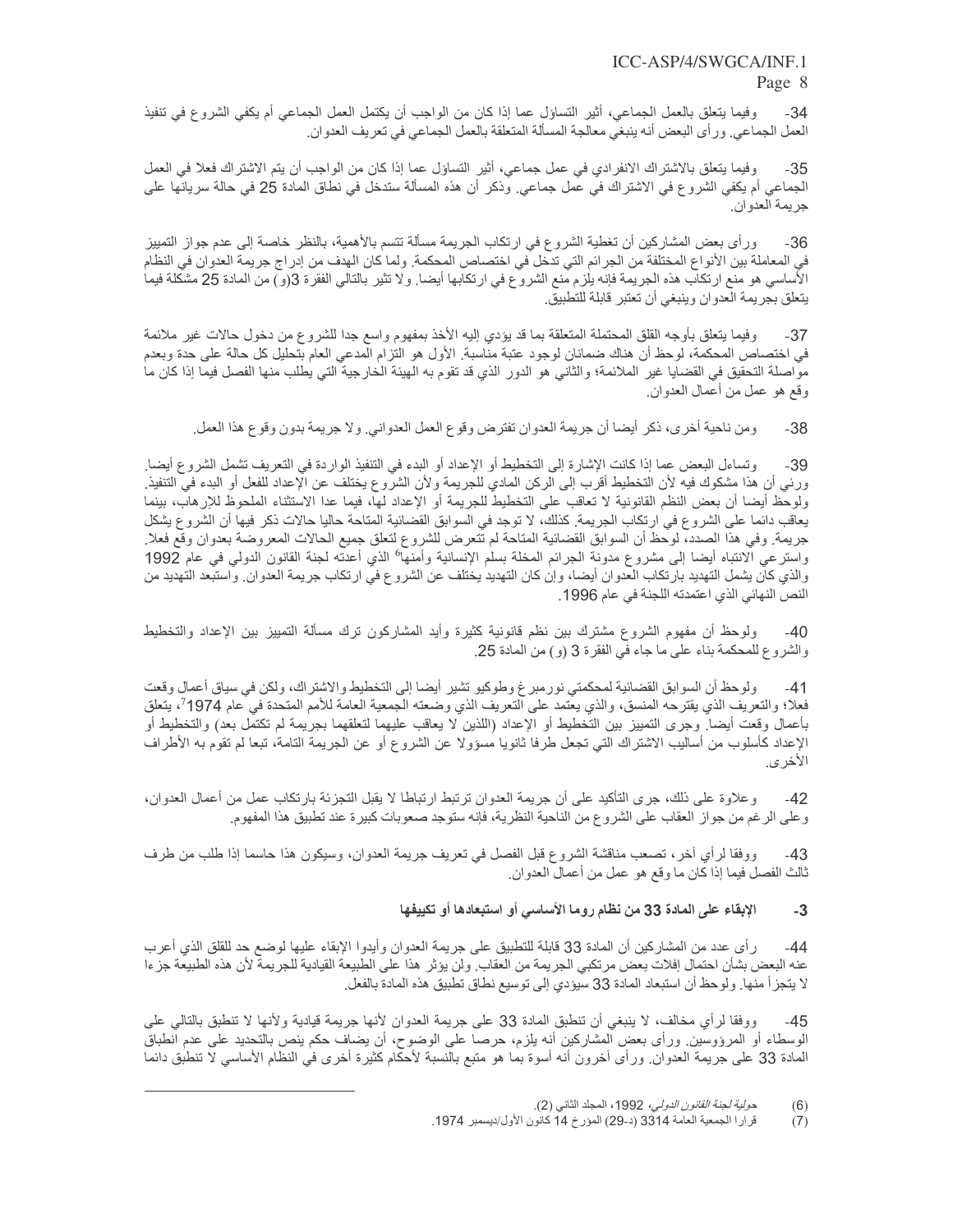على جميع الجرائم، لا لزوم للإشارة بالتحديد إلى عدم انطباق هذه المادة على جريمة العدوان. وعلى المحكمة أن تحدد انطباق أو عدم انطباق مادة من المواد في حالات معينة.

وقدم اقتراح بإدراج جريمة العدوان في الفقرة 2. وحث المشاركون من ناحية أخرى على الالتزام بالحرص الواجب لأن  $-46$ الفقرة 2 تتعلق بوضوح بأعمال موجهة ضد السكان المدنيين بينما الأمر ليس كذلك بالضرورة عند ارتكاب جريمة العدوان ِ

#### الإبقاء على المادة 28 من نظام روما الأساسي أو استبعادها أو تكييفها  $-4$

كررت المناقشة التي جرت بشأن هذه المادة الأسانيد المنطقية التي أبديت عند النظر في المادة 33. واتفق مشاركون كثير ون  $-47$ على عدم انطباق المادة 28 بسبب جوهر الجريمة وطبيعتها، بالنظر إلى أنّ العدوان المنصوصٌ عليه في النظام الأساسي من الجرائم القيادية. ولم يتم التوصل إلى اتفاق بشأن ما إذا كان ينبغي أو لا ينبغي الإشارة إلى عدم الانطباق في النظام الأساسي للمحكمة.

وتساءل البعض عن مدى انطباق المادة 28 في حالة امتناع أحد القادة عن التصرف بينما كان بإمكانه أن يمنع ارتكاب  $-48$ الجريمة. وقيل ردا على ذلك أنه يمكن معالجة هذه الحالة بتعديل العبارة الاستهلالية لاقتراح المنسق بالقيام مثلا بحذف كلمة "بالفعل".

ودارت المناقشة حول ما إذا كان ينبغي النص على عدم انطباق المادة 28. وأعرب مرة أخرى عن القلق الذي يسببه النص  $-49$ على عدم انطباق بعض المواد صراحة لما سيتطلبه ذلك من مراجعة كاملة للنظام الأساسي من أجل تحديد ما ينطبق وما لا ينطبق على جريمة العدوان، ولأنه سيرسي سابقة سلبية بافتر اض أن الحكم يكون قابلا للتطبيق ما لم ينص على استبعاده ِ

وقيل أيضنا إنه ينبغي إدراج منطوق المادة 16 من مشروع مدونة الجرائم المخلة بسلم الإنسانية وأمنها<sup>8</sup> في النظام الأساسي<sub>.</sub>  $-50$ 

#### الإبقاء على المادة 30 من نظام روما الأساسي أو استبعادها أو تكييفها  $-5$

بعد التذكير بالمناقشة التي دارت بشأن استعمال عبارة "عن قصد ومعرفة" في التعريف الأولى، على النحو الوارد في الفقرة  $-51$ 55 من تقرير عام 2004، أقر المشاركون بأن المادة 30 من المواد التكميلية التي ينبغي تطبيقها ما لم ينص النظام على خلاف ذلك ولذلك فإنه يمكن حذف الجملة ذات الصلة من العبارة الاستهلالية لاقتراح المنسق

#### المناقشات الأولية بشأن مسائل أخرى متعلقة بنظام روما الأساسي جيم۔

#### الباب 5- التحقيق والمقاضاة  $-1$

اتفق على أن الباب 5 من النظام الأساسي لا يتطلب، في الوقت الحالي، أي تعديل فيما يتعلق بجريمة العدوان ٍ ولوحظ في  $-52$ هذا الصدد أنه لا يلز م معاملة هذه الجريمة بطريقة مختلفة عن الجر ائم الأخر ي التي تدخل في اختصـاص المحكمة ِ

ومع ذلك، أشير إلى احتمال النظر في مسألة المادة 53 من جديد إذا تقرر أن تقوم هيئة ثالثة بدور معين في ممارسة المحكمة  $-53$ لاختصاصها في مجال جريمة العدوان.

#### المواد التي تحكم المعلومات المتعلقة بالأمن الوطني  $-2$

لم توجد مشاكل كبيرة فيما يتعلَّق بانطباق المواد التي تحكم المعلومات المتعلَّقة بالأمن الوطني، ولاسيما الفقرة 3 من المادة  $-54$ 57، والمعادة 72، والفقرة 4 من المعادة 93، والفقرة 5 من المعادة 99. وجرى مع ذلك التساؤل فيما يتعلق بالمعادة 73 عما إذا كانت الدولة التي تطلب منها المحكمة معلومات ستظل مرتبطة بالحكم الذي يطلب منها الحصول على موافقة الدولة المصدر التي كشفت لها عن معلومات سرية إذا كانت هذه الدولة هي دولة معتدية<sub>.</sub> وفي هذا الصدد، ذكر أنه إذا كانت الدولة التي تطلب منها المحكمة معلومات هي الدولة التي أحالت الحالة إلى المحكمة فإنها لن تجد على الأرجح صعوبة في الكشف عن المعلومات التي تلقتها من دولة ثالثة. وإذا كانت الدولة التي تطلب منها المحكمة معلومات من غير الأطراف في النظام الأساسي، فإنها لن تكون مرتبطة بهذا الحكم ٍ وأشير علاوة على ذلك إلى أن الأحكام المتعلقة بالأمن الوطني وضعت بعد تسوية دقيقة ومعقدة ومن الأفضل أن تبقى بدون تعديل

واتفق على عدم الحاجة إلى النظر مرة أخرى في هذه الأحكام في ضوء التعريف الذي سيوضع لجريمة العدوان ِ  $-55$ 

تنص المادة 16 على ما يلي: "كل فرد يشترك فعليا، بصفته قائدا أو منظما، في التخطيط لعدوان ترتكبه إحدى الدول أو في الإعداد له أو في الشروع  $(8)$ فيه أو في شنه أو يأمر فعليا، بصفته تلك، بالتخطيط لهذا العدوان أو بالإعداد له أو بالشروع فيه أو بشنه يعتبر مسؤولا عن جريمة عدوان" ح*ولية لجنة القانون* ا*لدولي،* 1996، المجلد الثاني (2).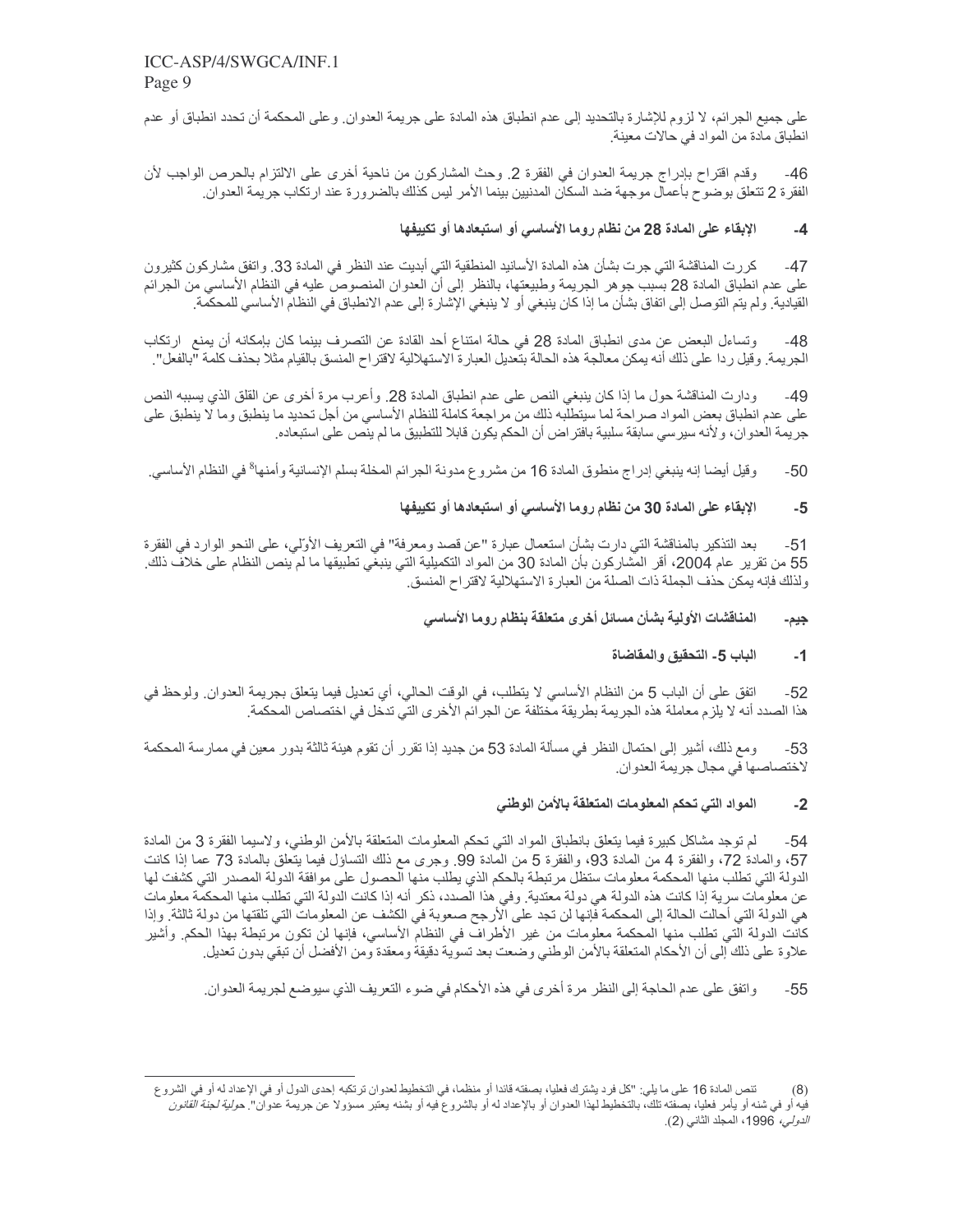#### التعريف وشروط ممارسة الاختصاص دال۔

اقترح الرئيس معالجة أركان الجريمة أولا والانتقال بعد ذلك إلى تعريف جريمة العدوان ٍ وأثار ذلك مناقشة أولية بشأن ما  $-56$ إذا كان من الأفضل مناقشة أركان الجريمة أولا قبل مناقشة تعريف جريمة العدوان ٍ ورأى البعض أنه سيصعب التعليق على بعض أركان الجريمة الواردة في النص المقترح من المنسق لتعلقها، على ما يبدو ، بنقاط ينبغي أن تكون جزءا من التعريف.

وبالعكس، رأى البعض أن مناقشة الأركان أولا سيوفر الأساس اللازم لمناقشة جريمة العدوان وتعريف العدوان ِ  $-57$ 

وبينما جرى التسليم عموما بأن المسألتين مترابطتين وبأنه لا يمكن الفصل بينهما بوضوح، فقد تم الاتفاق، بناء على اقتراح -58 من الرئيس، على أن تدور المناقشة حول المسائل التالية:

- حقوق المتهم عند قيام هيئة خارجية بالفصل فيما إذا كان ما وقع هو عمل من أعمال العدوان؛
- $\left( \mathbf{0} \right)$ ما إذا كان ينبغي الفصل مسبقا فيما إذا كان ما وقع هو عمل من أعمال العدوان قبل ممارسة المحكمة  $(\hookrightarrow)$ لاختصاصها، وإذا كان الأمر كذلك، ما هي الهيئة المناسبة للقيام بهذا الفصل؛
	- ما إذا كان ينبغي أن يكون التعريف الذي سيوضع للعدوان عاما أم محددا ِ  $(\overline{\zeta})$

وجرى التفاهم أيضـا على إمكان نناول جميع المسائل الأخرى المتعلقة بنص المنسق وعلى أن قائمة المسائل المقترحة من  $-59$ الرئيس ليست حصرية.

#### حقوق المتهم في مرحلة الفصل المسبق  $-1$

أشير إلى أنه ينبغي أن تراعي أي مناقشة متعلقة بالفصل المسبق فيما إذا كان ما وقع هو عمل من أعمال العدوان الاعتبارات  $-60$ المنعلقة بالأصول الواجبة. وأشير بالتحديد إلى أنه ينبغي أن تحترم إجراءات الفصل المسبق المنعلقة بالعدوان حقوق المنهم. وسيتعارض أي نهج مخالف لذلك مع الفقرة 1 (ط) من المادة 67 من النظام الأساسي أو مع حقوق الإنسان، وبوجه خاص مع المادة 14 من العهد الدولي الخاص بالحقوق المدنية والسياسية<sub>.</sub> واتفق المشاركون على ضرورة ضمان حقوق المدعى عليه المنصوص عليها في النظام الأساسي في جميع الأحوال، بما في ذلك فيما يتصل بالفصل المسبق بواسطة هيئة خلاف المحكمة<sub>.</sub>

وأعرب في هذا الصدد عن رأي مفاده أن من المشكوك فيه أن يتاح للمتهم الوصول إلى مجلس الأمن لتمكينه من الطعن في -61 هذا الفصل ومن المسائل المتصلة بذلك هل ينبغي أن يكون الطعن أمام الهيئة التي قامت بالفصل أم أمام المحكمة الجنائية الدولية وأشير في هذا الصدد إلى إمكان أن يظل مجلس الأمن المسؤول الأول عن الفصل في ارتكاب أو عدم ارتكاب عمل من أعمال العدوان ِ وليس هناك بموجب النظام الأساسي أو بموجب القواعد العامة للقانون الدولي ما يمنع المتهم من إثارة هذه المسألة أو من الطعن فيها أمام المحكمة عند مباشرة الدعوى ووجد اتفاق بالفعل على أن الفصل المسبق بواسطة هيئة خلاف المحكمة لا يعفي المحكمة من مسؤوليتها. وأشير إلى أنه يجوز الاستناد في هذا الطعن إلى المادتين 30 و 31 من النظام الأساسي أيضا.

وأشير إلى إمكانية نشوء تضارب بين المحكمة ومجلس الأمن إذا قررت المحكمة أنه لا أساس لإقامة الدعوى لعدم ارتكاب  $-62$ عمل من أعمال العدوان وقرر مجلس الأمن خلاف ذلك. وأكد المشاركون بوضوح أن هذا التضارب غير مرغوب فيه. وبينما تم الاعتراف بضرورة حماية حقوق المتهم، فقد رئي أيضا أن من المهم عدم الخلط بين حقوق المتهم وقرار الاختصاص ويلزم تحديد الخط الفاصل بين المسؤولية الفردية من ناحية ومسؤولية الدولة من ناحية أخرى بوضوح.

#### الفصل المسبق فيما إذا كان ما وقع هو عمل من أعمال العدوان قبل ممارسة المحكمة لاختصاصها والهيئة المناسبة للقيام  $-2$ يهذا الفصل؛

أشير إلى الفقرة 2 من المادة 5 التي تبين الشروط التي يجب توافرها لأن تمارس المحكمة اختصاصها فيما يتعلق بجريمة -63 العدوان و'ذكر في هذا الصدد أن الفقرة 2 من المادة 5 تتطلب أن يكون الحكم المتعلق بجريمة العدوان متسقا مع الأحكام ذات الصلة من ميثاق الأمم المتحدة. وبينما وجد اتفاق عام على ضرورة أن تكون الأحكام المتعلقة بجريمة العدوان متسقة مع الميثاق فقد اختلفت الأراء اختلافا كبيرا فيما إذا كان يفتر ض ذلك الفصل مسبقا فيما إذا كان ما وقع هو عمل من أعمال العدوان وإذا كان مجلس الأمن هو المختص بهذا الفصل دون سواه

وركز المشاركون على ورقة المناقشة المقدمة من المنسق<sup>9</sup> في عام 2002 التي جاء فيها أنه ينبغي أن يكون الفصل فيما إذا -64 كان ما وقع هو عمل من أعمال العدوان بواسطة هيئة مناسبة شرط مسبق لممارسة اختصاص المحكمة، وذلك علاوة على الشروط المسبقة الواردة في المادة 12 من النظام الأساسي. وقيل إن هذا الفصل ينبغي أن يكون إجرائيا فقط وغير ملزم للمحكمة وإنه إذا كان ملزما سيخل إخلالا جسيما بحقوق المتهم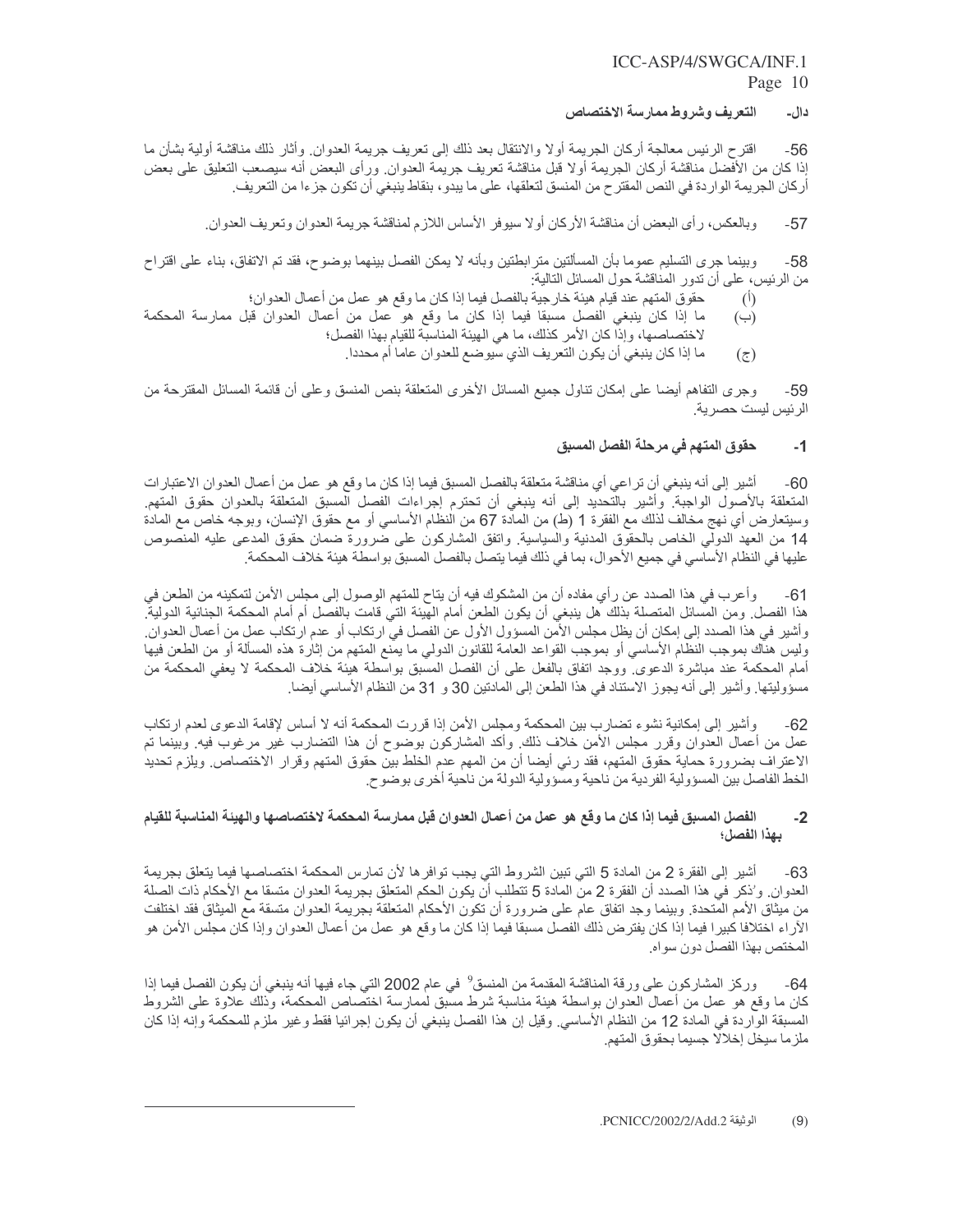وفيما يتعلق بالهيئة التي ينبغي أن تقوم بالفصل المسبق، اختلفت الأر اء حول ما إذا كان ينبغي أن يتم الفصل بواسطة مجلس  $-65$ الأمن فقط أم يجوز أن يتم بواسطَّة هيئات أخرى أيضا مثل محكمة العدل الدولية، أو الجمعية العامة للأمم المتحدة، أو جمعية الدول الأطراف وانبثق نهجان: الأول يؤيد الاختصاص المطلق لمجلس الأمن، والآخر يدافع عن اختصاص هيئات أخرى أيضا ـ

ووفقا للنهج الأول، يختص مجلس الأمن بموجب المادة 39 من ميثاق الأمم المتحدة اختصاصا مطلقا بتحديد "ما إذا كان وقع -66 تهديد للسلم أو إخلال به أو كان ما وقع عملا من أعمال العدوان" وبتقرير ما يجب اتخاذه من التدابير لإعادة السلم والأمن الدوليين إلى نصابهما ولذلك ينبغي احترام هذا الاختصاص المطلق في الأحكام المتعلقة بجريمة العدوان ِ

وقيل أيضا إنه لا يمكن أن تقوم أي هيئة أخرى مثل الجمعية العامة أو محكمة العدل الدولية بهذا الفصل لأن مجلس الأمن  $-67$ وحده هو الذي يجوز له أن يتخذ قرارات ملزمة بشأن ما إذا كان ما وقع هو عمل من أعمال العدوان. وقيل بالتحديد إن تخويل محكمة العدل الدولية هذا الاختصاص سيخل بتوازن الميثاق وسيتعارض مع نظام روما الأساسي

ومن ناحية أخرى، أعرب عن تحفظات شديدة بشأن قيام مجلس الأمن بهذا الفصل قبل ممارسة المحكمة لاختصاصها ِ  $-68$ وأعرب عن القلق بشأن احتمال أن يحول الفصل المسبق دون وضع تعريف مستقل لجريمة العدوان، لاسيما عندما تقوم بهذا الفصل هيئة تحكمها الاعتبار ات السياسية وليس القانونية. ورئي أن من الأفضل بكثير أن تقوم بهذا الفصل هيئة قضائية.

وأشير إلى أنه حتى في حالة الموافقة على أنه ينبغي الفصل المسبق بواسطة هيئة أخرى فإنه ليس هناك في القانون الدولي -69 الحالي ما يعطي مجلس الأمن وحده الحق في القيام بهذا الفصّل ٍ وفـى هذا الصدد، لوحظ أيضا أن الفقرة 2 من المآدة 5 من النظآم الأساسي لا تشير إلى المادة 39 من الميثاق وقال أنصار الاختصاص المطلق لمجلس الأمن إن أقصى ما تخوله الفقرة 2 من المادة 5 هو اختصاص أوّلي وإنه يجوز في جميع الأحوال اتخاذ قرار بواسطة هيئة أخرى مثل الجمعية العامة أو محكمة العدل الدولية، كما كان يحدث في الماضي. وقيل أيضا إن المادة 39 من الميثاق تحدد ما إذا كان ما وقع هو عمل من أعمال العدوان من أجل اتخاذ إجراء والحفاظ على السلم والأمن الدوليين فقط وليس من أجل الإذن بمباشرة الدعوى القضائية<sub>.</sub>

وأشير أيضا إلى أن الجمعية العامة تمكنت من اعتماد القرار 3314 (د-29) رغم وجود المادة 39 من الميثاق وأشير  $-70$ أيضا إلى قرار الجمعية العامة للأمم المتحدة المعنون "متحدون من أجل السلام"<sup>10</sup> وإلى ممارسة الجمعية العامة بعد ذلك التي قررت في حالات معينة أن ما وقع هو عمل من أعمال العدوان وأشير في هذا الصدد إلى الأحكام التي صدرت مؤخرا من محكمة العدل الدولية والتي أكدت اختصاص الجمعية العامة في هذا الشأن.

وذكر، بناء على ذلك، أنه لا ينبغي أن تتقيد المحكمة في ممارسة اختصاصها بقرار يصدر من مجلس الأمن ولا ينبغي أن  $-71$ تتقيد بالاعتبارات التي تحكم مجلس الأمن إلا في الظروف المتوخاة في المادة 16 من النظام الأساسي. ومن الشواغل التي أبديت بشأن الاختصاص المطلق لمجلس الأمن أيضا إمكانية اعتراض أعضاء مجلس الأمن الدائمين على مشروع القرار المقدم باعتبار العمل الذي وقع من أعمال العدوان وعرقلتهم بذلك لأعمال المحكمة ولما كانت جريمة العدوان من الجرائم القيادية، فإن ذلك سيخل بمبدأ المساواة بين جميع المتهمين في المساعدة القانونية، بصر ف النظر عن جنسيتهم ِ

وأكدت بعض الوفود أن الحل المثالي هو أن يترك الفصل في أعمال العدوان للمحكمة نفسها<sub>.</sub> واعترفت هذه الوفود مع ذلك  $-72$ باختصاص مجلس الأمن بموجب المادة 39 من الميثاق ولكنها ر أت أن هذا الاختصاص ليس مطلقا ِ

وتطرقت المناقشة أيضا لما سيحدث إذا لم يتمكن مجلس الأمن من التوصل إلى قرار بشأن ما إذا كان العمل الذي وقع عملا  $-73$ من أعمال العدوان. ولوحظ أنه إذا فسرت الأحكام الواردة في المادة 39 من الميثاق بأنها تخول مجلس الأمن اختصاصا مطلقا فإن ذلك سيصيب المحكمة بالشلل لأنه سيمتنع عليها اتخاذ أي إجراء بدون وجود مثل هذا القرار ِ

وعلى الرغم من عدم التوصل إلى قرار بشأن أفضل سبيل للتصرف في مثل هذه الحالات فقد رئي أن هذا التطور يخل  $-74$ بفعالية المحكمة واستقلالها<sub>.</sub> و'أعرب في هذا الصدد عن رأي مفاده أن المحكمة تملك الاختصاص فعلا فيما يتعلق بجريمة العدوان بموجب المادة 5 من النظام الأساسي. ولذلك، يجوز للمدعي العام أن يحيل الموضوع إلى مجلس الأمن أو إلى هيئة أخرى مناسبة كما يجوز له أن يباشر التحقيق بنفسه، فيما عدا في الحالة التي لا يجوز فيها ذلك بموجب المادة 16 من النظام الأساسي ويجوز لمجلس الأمن بالتالي أن يحتج دائما بالمادة 16 من النظام الأساسي فيما يتصل بالفصل في أي عمل من أعمال العدوان ِ

#### تعريف جريمة العدوان: عام أم محدد  $-3$

جرت مناقشة مستفيضة بشأن ما إذا كان ينبغي أن يكون تعريف العدوان عاما أم محددا (أي مشفو عا بقائمة مماثلة للقائمة  $-75$ الواردة في قرار الجمعية العامة 3314 (د-29). وحاز التعريف العام أفضلية كبيرة.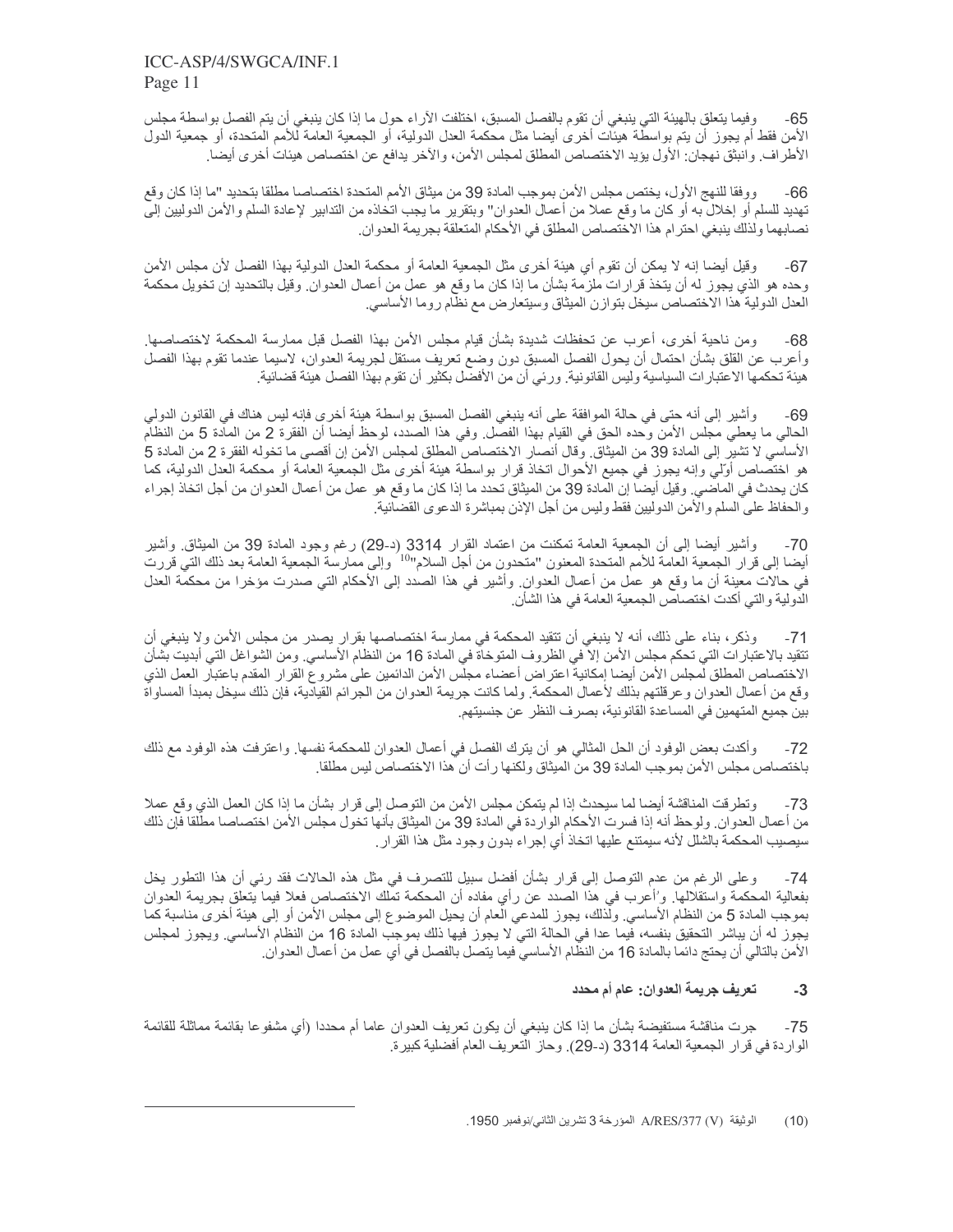#### الصياغة الجديدة المفترحة للعبارة الاستهلالية لورقة المنسق  $-4$

لوحظ أن النصان الجديدان المقترحان<sup>11</sup>يسعيان إلى استبعاد العناصر التي تغطيها أحكام أخرى في النظام الأساسي، وبوجه  $-76$ خاص الفقرة 3 من المادة 25 والمادة 30، من ورقة المنسق وفيما يتعلَّق بالفرق بين النصين الجديدين المقترحين فقد لوحظ أن الاقتراح "ألف" يتعلَّق بالشخص الذي "يشارك بالفعل" في عمل من أعمال العدوان بينما يتعلَّق الاقتراح "باء" بالفرد الذي "يدفع الدولة" إلى عمل من أعمال العدوان.

وأشْير إلى أن الهدف الأساسي من الاقتراحين هو تحديد الجانب السلوكي لأعمال السيادة على أساس أن مسألة المسؤولية  $-77$ الجنائية الفر دية تعالجها الفقرة 3 من المادة 25.

ورأى عدد من المشاركين أن الاقتراحين مفيدين ويستحقان المزيد من المناقشة. ومن دواعي القلق التي أبديت بشأن -78 الاقتراحين أنهما يشكلان، بعد حذف عبارة "تخطيط أو إعداد أو شن أو تنفيذ"، خروجا كبيرا على الصلة بمبادئ نورمبرغ التي كان المنسق حريصا على الإبقاء عليها، وأن هذه المسألة تستحق البحث بعناية.

ور أي أخرون أن نظام روما الأساسي حقق تقدما كبير ا في النظريات السابقة المتعلقة بمجالات مثل جرائم الحرب وأن هذا  $-79$ النقدم ضروري فيما يتعلق بجريمة العدوان أيضا<sub>.</sub> ومن دواعي هذه الضرورة أن مبادئ نورمبرغ وضعت بعد وقوع العدوان فعلا بينما يتعين على النظام الأساسي أن يبين المقصود من أعمال العدوان بالنسبة للمستقبل وينبغي أن تؤخذ "المبادئ العامة" (الباب 3) المنصوص عليها في النظام الأساسي والتي تعتبر أسلوبا جديدا للصياغة الدولية في الاعتبار ِ

ومن المسائل التي أثيرت أيضا الحاجة إلى مزيد من الدقة في معالجة التخطيط والإعداد في النصين المقترحين باعتبار هما -80 من الأركان المحتملة لجريمة العدوان ِ وقد تساءل البعض بالتحديد عما إذا كان النصان المقترحان سيغطيان التخطيط والإعداد منذ عشر سنوات أو أكثر بوجه مناسب وفي هذا الصدد، ذكر أن الاقتراح "باء" سيغطي التخطيط والإعداد في حالة تنفيذ العمل العدواني فقط وأنه يمكن الاستفادة من أحكام أخرى، مثل الفقرتين الفر عيتين (ب) و (و) من الفقرة 3 من المادة 25، في الحالات التي لا يكتمل فيها العدوان.

وجرى التساؤل أيضًا عما إذا كان التعريفان المقترحان يغطيان حالة الامتناع ما دامت الفقرتان الفرعيتان (ب) و (ج) من  $-81$ الفقرة 3 من المادة 25 تقبلان التطبيق في هذه الحالة. وأشير أيضا إلى أن من الأفضل أن تترك مسألة الامتناع للمحكمة نفسها، على النحو المتبع بالنسبة للجر ائم الأخرى.

وفيما ينعلق بـ "الشروع" في ارتكاب جريمة العدوان، جرى التأكيد على أن الفقرة الفرعية (و) تتعلق بشروع الفرد في -82 الاشْتراك في عمل جماعي فقط وليس باشتراكه في العمل الجماعي في حد ذاته. ولوحظ مع ذلك أنه يمكن تغطية الشروع في العمل الجماعي في العبارة الاستهلالية للتعريف ووفقا لرأي أخر، على الرغم مما يستحقه شروع الدولة في ارتكاب عمل من أعمال العدوان من عقاب، فإنه يصعب تنفيذ ذلك من الناحية العملية لأن العدوان من الأركان الظرفية للجريمة الفردية. وبينما رئي أن المعاقبة على الشروع في ارتكاب عمل من أعمال العدوان أمر مرغوب فيه فقد رئي أيضا أن هذا سيكون مستحيلا في حالة المطالبة بالفصل المسبق في وقوع أو عدم وقوع عمل من أعمال العدوان بواسطة هيئة خلاف المحكمة<sub>.</sub>

وأبديت أيضا بعض الملاحظات بشأن الصياغة، ولاسيما فيما يتعلق بالاقتراح "باء"، الذي رئي أن كلمة "يدفع" المستعملة -83 فيه غير مناسبة<sub>.</sub> غير أنه اتفق أيضا على ضرورة التحقق من مصدر المصطلحات المتعلقة بجرائم القيادة قبل تعديلها<sub>.</sub> ورئي ايضا أنه يمكن الإبقاء على كلمة "يدفع" كبديل مؤقت إلى حين الاتفاق على مصطلح مناسب ِ

ورحب بعض المشاركين بالنهج الذي يدعو إلى التخلي عن منطق المنسق بينما رأى أخرون أنه يلزم التأكد مما إذا كان  $-84$ الاقتراحان الجديدان يغطيان جميع المسائل الني تعالجها ورقة المنسق بوجه ملائم

وفيما يتعلَّق بالتعريف المقدم في الاقتراح "ألف"، فقد رأى البعض أن من الأفضل أن تحذف كلمة "بالفعل" وأن ذلك قد يوفر -85 الحل اللازم لمسألة الامتناع

ولوحظ أنه يلزم المزيد من التفكير في بعض المسائل المفاهيمية مثل التخطيط والإعداد أو قابلية مفهوم "الشروع" للتطبيق -86 على جريمة العدوان ِ واتفق مع ذلك على ضرورة انطباق المادة 25 على جريمة العدوان ِ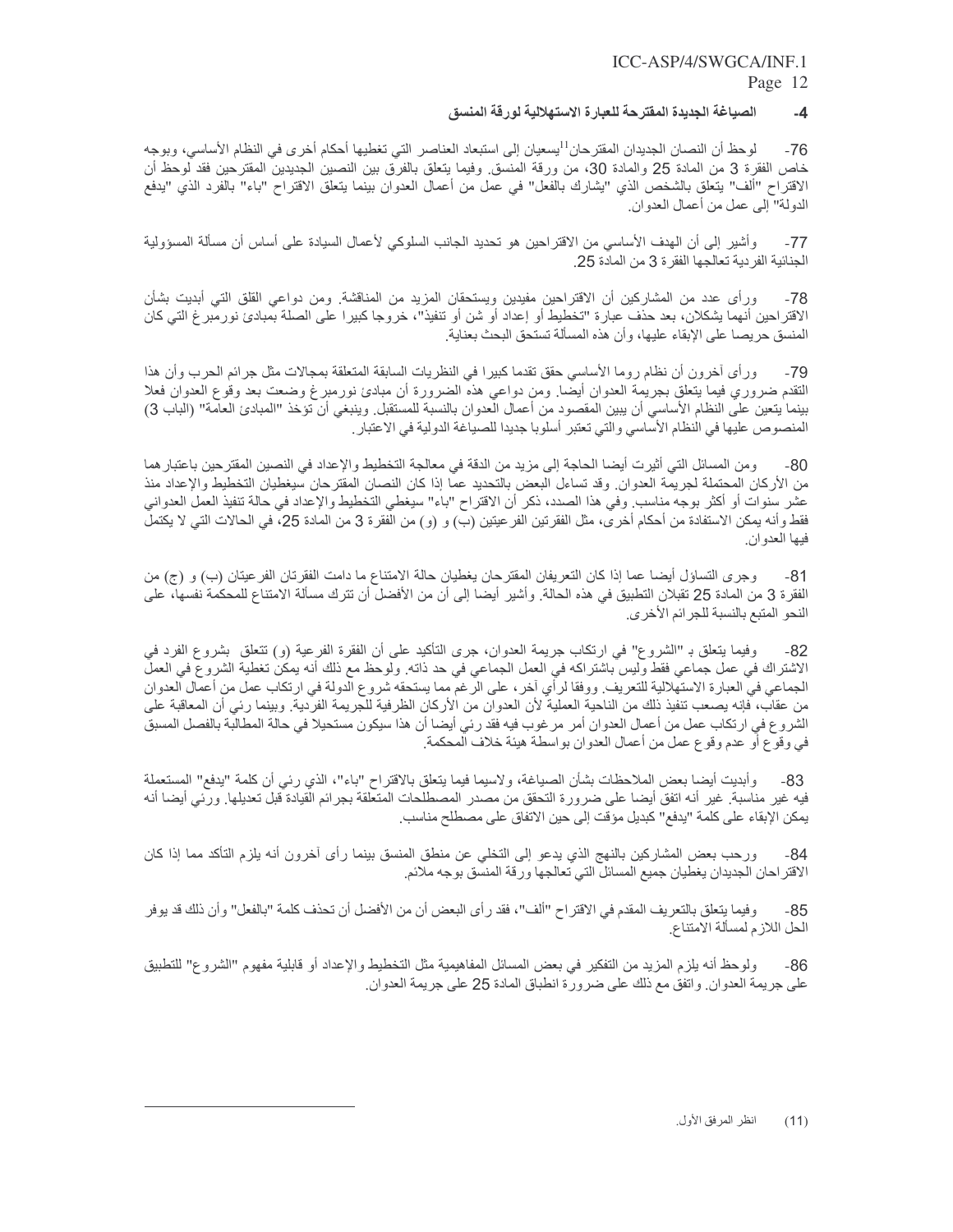#### العمل المقبل هاء۔

#### تخصيص الوقت اللازم في الدورات العادية لجمعية الدول الأطراف  $-1$

أعرب المشاركون عن قلقهم لعدم كفاية الوقت المخصص للفريق العامل الخاص في دورات جمعية الدول الأطراف٬ ووافق  $-87$ المشاركون على ضرورة أن تخصص الجمعية، اعتبارا من دورتها الخامسة التي ستعقد في عام 2006، يومين كاملين على الأقل لاجتماعات الفريق العامل الخاص دون عقد اجتماعات موازية بشأن مسائل أخرى في نفس الوقت ٍ ومن المزايا الأخرى لذلك أن خدمات الترجمة الشفوية والتحريرية ستكون متوافرة بالكامل لاجتماعات اللجنة

#### مكان اجتماعات الفريق العامل الخاص المعنى بجريمة العدوان  $-2$

فيما يتعلَّق بالمكان، نوقشت مسألة ما إذا كان من الواجب أن تعقد الاجتماعات الرسمية المقبلة للفريق العامل الخاص في  $-88$ لاهاي أو نيويورك. وقال بعض المشاركين أن لاهاي هي المكان الذي يقع فيه مقر المحكمة وأنها بالتالي المكان الطبيعي لاجتماعات جمعية الدول الأطراف والفريق العامل الخاص وأكد عدد من المشاركين على أهمية تمكين أكبر عدد ممكن من المشاركين، من جميع الدول وليس من الدول الأطراف فقط، من الحضور وأنه يمكن تحقيق ذلك في نيويورك. ولوحظ أن حضور بعض المجموعات الإقليمية محدود جدا في الاجتماعات التي تعقد في لاهاي وأن تمثيلها سيكون أفضل بكثير إذا عقدت اجتماعات الفريق العامل في نيويورك. وأشير إلى ضرورة أن يكون مكان انعقاد الفريق العامل الخاص هو نفس المكان الذي تعقد فيه اجتماعات الجمعية ككل وأن من الأفضل أن تكون المناقشات في إطار الجمعية.

#### اجتماعات ما بين الدورتين المقبلة  $-3$

اتفق على أن الاجتماع غير الرسمي بين الدورتين مفيد جدا وأنه أدى إلى تحقيق تقدم كبير في الأعمال وسلم المشاركون  $-89$ بضرورة المحافظة على هذا الزخم الإيجابي للغاية. واتفق لذلك على ضرورة مواصلة الاجتماعات غير الرسمية بين الدورتين في المستقبل وعلى أن جامعة برينستون هي المكان المثالي لهذه الاجتماعات ولاحظ الاجتماع مع الأسف أنه لم يؤذن لوفد كوبا مرة أخرى بالسفر إلى برينستون لحضور الاجتماع على الرغم من الجهود التي بذلها رئيس الجمعية ورئيس الفريق العامل الخاص في هذا الصدد ولأسباب تقنية، تبين أيضا أنه تعذر بهذه المناسبة إقامة اتصال بالفيديو بين نيويورك وبرينستون لتحقيق مشاركة جزئية على الأقل ِ ولوحظ أن الموعد المحدد لانعقاد المؤتمر الاستعراضي ليس بعيدا وأنه لا بد من إتمام أعمال الفريق العامل الخاص في الوقت المناسب، حتى إذا تطلب الأمر تخصيص مزيد من الوقت لهذه الأعمال في الدورات العادية للجمعية ِ

#### خارطة الطريق  $-4$

فيما يتعلَّق بخارطة الطريق، اتفق على ضرورة أن يتمم الفريق العامل الخاص أعماله قبل انعقاد المؤتمر الاستعراضي  $-90$ بوقت كاف وسيسمح ذلك بإجراء المشاورات المحلية اللازمة وتوليد الزخم السياسي اللازم لاعتماد الأحكام المتعلقة بجريمة العدوان في المؤتمر . واتفق لذلك على أن يتمم الفريق العامل الخاص أعماله قبل انعقاد المؤتمر الاستعراضي بإثني عشر شهرا على الأقل

#### المتابعة والأعمال التحضير ية للأعمال المقبلة  $-5$

فيما يتعلَّق بمتابعة المناقشات التي جرت في برينستون، اتفق الاجتماع من حيث المبدأ على إنشاء "فريق عامل تقريبي"  $-91$ لتمكين الدول من مواصلة مناقشاتها خارج نطاق الاجتماعات العادية والاجتماعات التي تعقد فيما بين الدورتين، على أن يكون الاتصـال الإلكتروني بهذا الفريق مفتوحا لجميع الدول المعنية. وطلب إلى الرئيس اكتشاف أفضل الطرق لإنشاء هذا الفريق

وفيما يتعلَّق بالأعمال التحضيرية للأعمال المقبلة، رئي أن تكون المناقشات في اجتماع الفريق العامل الخاص المقبل منظمة  $-92$ بدقة كما هو الحال في اجتماع ما بين الدورتين الحالي. وفوض الاجتماع الرئيس في وضع قائمة للمواضيع والمسائل التي ينبغي النظر فيها في الاجتماعات المقبلة.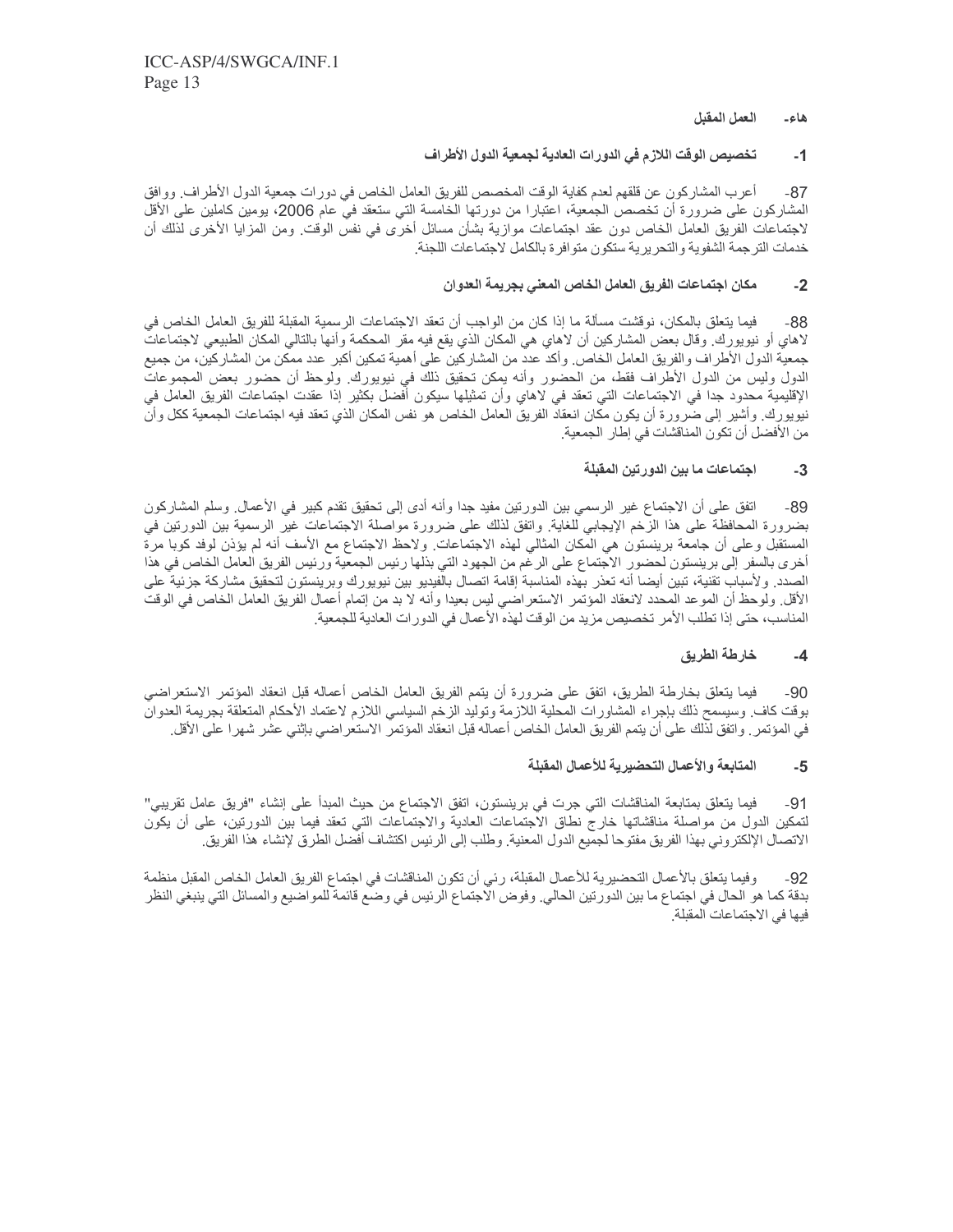Page 14

# المرفق الأول

# الصياغة الجديدة المفترحة للعبارة الاستهلالية لورقة المنسق

### الاقتراح "ألف"

التعريف، الفقرة 1 : "لأغراض هذا النظام الأساسي، يرتكب الشخص 'جريمة العدوان' عندما يشارك، بينما يكون في وضع يتيح له التحكم في العمل السياسي أو العسكري لدولة ما أو توجيهه بالفعل، مشاركة فعالة في عمل من أعمال العدوان...."

> الفقرة 3 من المادة 25 تضاف فقرة فرعية جديدة (د) مكررا:

"فيما يتعلَّق بجريمة العدوان، تنطبق الفقرات الفر عية (أ) إلى (د) من الفقرة 3 على الأشخاص الذين يكونون في وضع يتيح لهم التحكم في العمل السياسي أو العسكري لدولة ما أو توجيهه بالفعل دون غير هم".

انظر أيضا أركان الجرائم، الفقرة 8 من المقدمة العامة.

الاقتراح "باء"

التعريف، الفقر ۃ 1: "لأغراض هذا النظام الأساسي، تعني 'جريمة العدوان' قيام، من يكون في وضع يتيح له التحكم في العمل السياسي أو العسكري لهذه<br>الدولة أو توجيهه بالفعل، ب<u>دفع</u> الدولة إلى [..عمل جماعي/عمل من أعمال الدولة]."

المادة 25

تضاف فقرة فرعية 3 مكررا "فيما يتعلَّق بجريمة العدوان، الأشخاص الذين يكونون في وضع يتيح لهم التحكم في العمل السياسي أو العسكري لدولة ما أو توجيهه بالفعل فقط هم الذين يسألون جنائيا ويكونون عرضة للعقاب "

(تَنْطِيقِ الفقرة 3 من المادة 25 على جريمة العدوان.)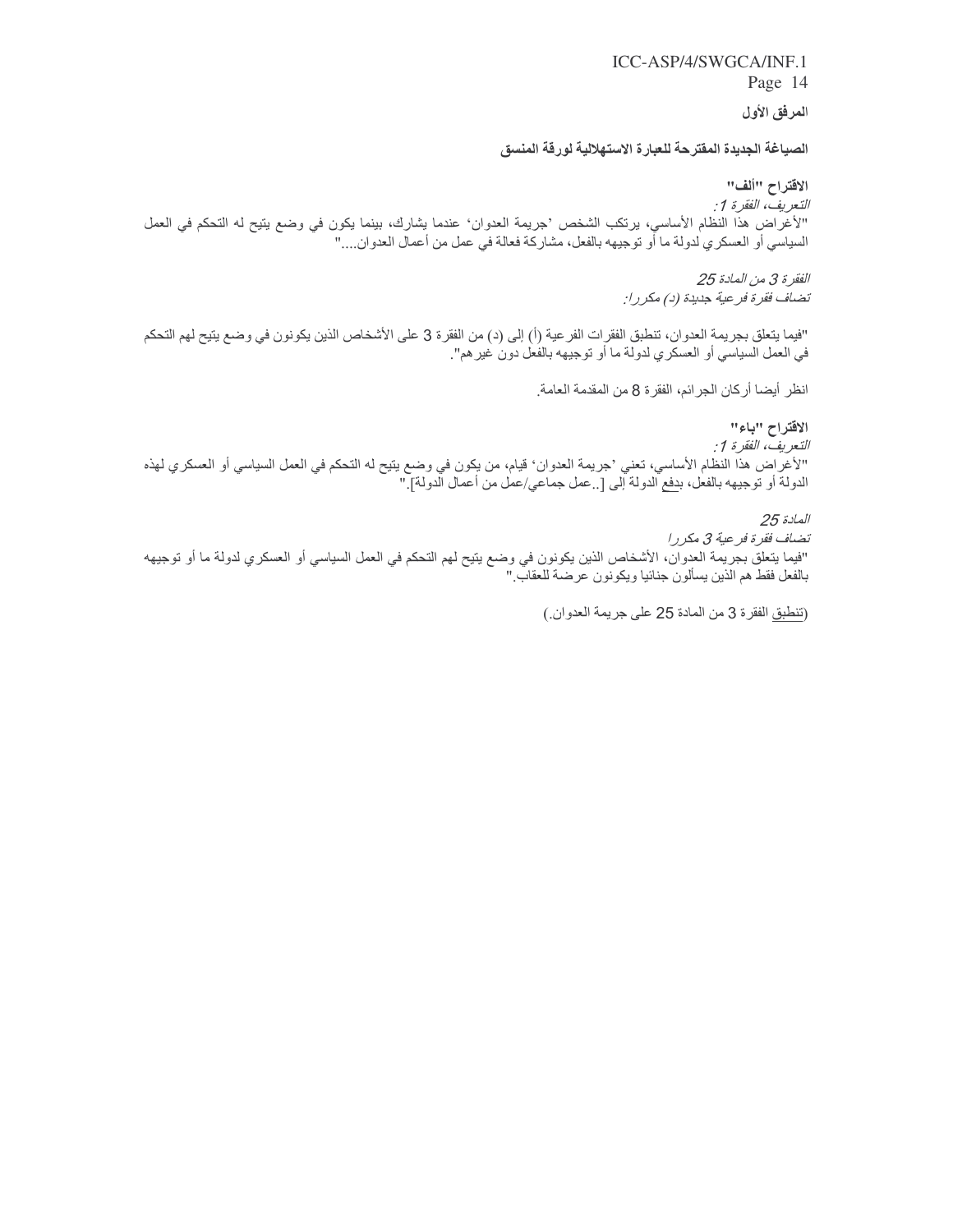## المرفق الثاني

### جدول الأعمال المشروح

#### قائمة المسائل المتعلقة بجريمة العدوان  $-1$

أدخل الاجتماع المعقود بين الدورتين في عام 2004 تعديلات على قائمة المسائل <sup>12</sup> التي يتعين معالجتها عند صياغة مقترحات من أجل وضـع حكم بشأن العدوان وفقا للفقرة 2 من المـادة 5 من نظام رومـا الأساسـي ولمـا كـان من المفهوم أن هذه القائمة ليست حصـرية، قد ير غب المشاركون في إضافة عناصر أخرى إلى القائمة أو في تعديل العناصر الحالية ِ

#### المسائل التي نوفشت في الاجتماع المعقود في عام 2004 والتي تحتاج إلى مزيد من البحث  $-2$

يمكن تقسيم استنتاجات الاجتماع المعقود في عام 2004 بوجه عام إلى ثلاث فئات: (أ) فيما يتعلَّق بعدد من المسائل، استنتج الاجتماع أن الأحكام ذات الصلة في نظام روما الأساسي ملائمة أو لا تثير مشاكل معينة بالنسبة لجريمة العدوان؛ و(ب) فيما يتعلق ببعض المسائل، توصل الاجتماع إلى اتفاق عام وأوصىي أيضا في بعض الحالات بإعادة النظر في المسألة عند التوصل إلى اتفاق بشأن تعريف المعدوان؛ و(ج) فيما يتعلق ببعض المسائل، عرضت آراء متعارضة ولم يتم الاتفاق بشأنها وتحتاج نتيجة لذلك إلى مزيد من

## ويشار بالتحديد إلى المسائل التالية:

- إمكانية أن تمار س الدولة "اختيار عدم فبول" اختصاص المحكمة فيما يتعلق بجر يمة العدوان<sup>13</sup>؛  $(1)$
- الإبقاء على الفقرة 3 من المادة 25 فيما يتعلق بجريمة العدوان أو استبعادها أو تكييفها (جريمة القيادة)<sup>14</sup>؛  $(\hookrightarrow)$ 
	- الإبقاء على المادة 33 فيما يتعلق بجريمة العدوان أو استبعادها أو تكييفها (الأوامر العليا) 15.  $(\overline{c})$

وعلاوة على ذلك، حددت المادتان 28 و 30 ضمن المسائل التي تحتاج إلى مزيد من البحث.

#### المناقشات الأولية بشأن مسائل أخرى متعلقة بنظام روما الأساسى  $-3$

### التعاون الدولي والمساعدة القضائية

ترد هذه المسألة في القائمة بوصفها من المسائل التي تحتاج إلى مزيد من البحث وفقا لمدى قابلية مبدأ التكامل للتطبيق واستنتج الاجتماع المعقود في عام 2004 أن الأحكام المتعلقة بالنكامل ليست في حاجة إلى تعديل فيما يتعلق بجريمة العدوان وقد يرغب المشار كون نتيجة لذلك في مناقشة ما إذا كان الباب 9 من نظام ر وما الأساسي في حاجة إلى تغيير .

- التحقيق والمقاضاة (الباب 5 من النظام الأساسي)
- المعلومات المتعلقة بالأمن الوطني (الفقرة 3 من المادة 57، والمادة 72، والفقرة 4 من المادة 93، والفقرة 5
	- من المادة 99)

وقد ير غب المشاركون في إجراء مناقشات أولية بشأن مدى الحاجة إلى تكييف الأحكام ذات الصلة ِ

#### أركان الجرائم والقواعد الإجرائية وقواعد الإثبات  $-4$

تشير قائمة المسائل إلى المسائل المحتملة المتعلقة بأركان الجرائم (يرد المشروع في النص المقدم من المنسق) والقواعد الإجرائية وقواعد الإثبات ِ وقد يرغب المشاركون في مناقشة ما إذا كان ينبغي معالجة هذه المسائل قبل النوصل إلى اتفاق بشأن التعريف ذاته وكيفية معالجتها، أو ما إذا كان ينبغي تأجيل النظر فيها إلى مرحلة لاحقة.

#### التعريف  $-5$

بناء على النص المقدم من المنسق، قد ير غب المشار كون في مو اصلة المناقشات المتعلقة بتعر يف جر يمة العدو ان

#### الشروط التى تمارس المحكمة اختصاصها بموجبها -6

بناء على النص المقدم من المنسق، قد يرغب المشاركون في مواصلة المناقشات المتعلقة بالشروط التي تمارس المحكمة اختصاصها بموجبها.

> :12) تقرير الاجتماع الذي عقده الفريق العامل الخاص المعني بجريمة العدو ان بين الدور تين الوارد في الوثيقة<br>ICC-ASP/3/25 ، المرفق الثاني، التذييل  $(12)$

- 
- المرجع نفسه، الفقرة 19.  $(13)$ 
	- المرجع نفسه، الفقرة 53.  $(14)$
	- المرجع نفسه، الفقرة 63.  $(15)$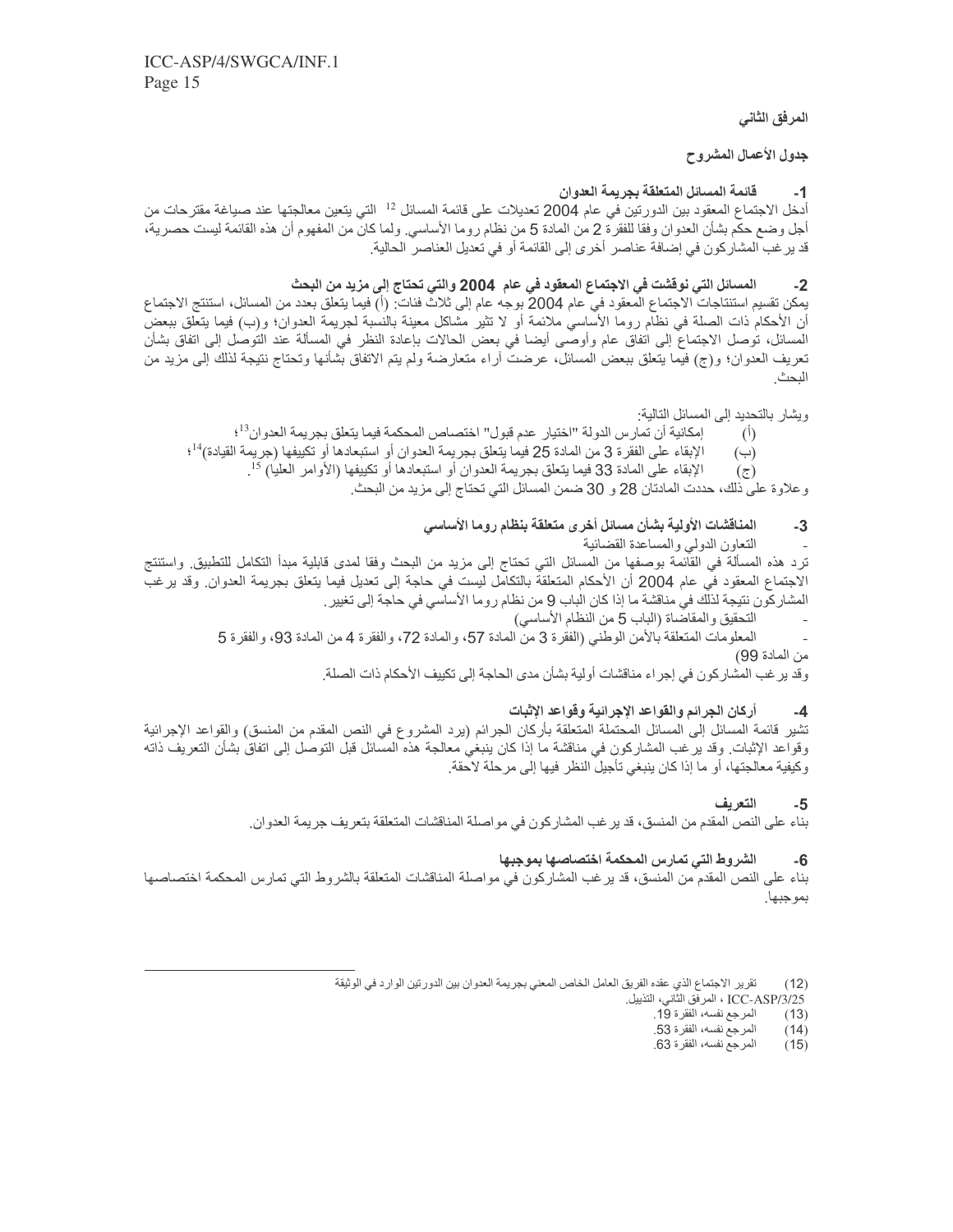مسائل أخرى  $-7$ 

قد يرغب المشاركون في مناقشة المسائل الإجرائية المنعلقة بعمل الفريق العامل الخاص، وعلى وجه الخصوص في مناقشة نخصيص<br>وقت في الدورات العادية لجمعية الدول الأطراف ومكانها، والاجتماعات بين الدورات المقبلة، وما إلى ذلك ِ وقد يرغب وت في الحوز – العصب السنفادة من وضع خارطة طريق تبين بإيجاز العمل المقبل الفريق من أجل تُقديم مقترحات إلى جمعية الدول<br>أيضا في مناقشة إمكانية الاستفادة من وضع خارطة طريق تبين بإيجاز العمل المقبل الفريق من أجل تُقديم مقترحات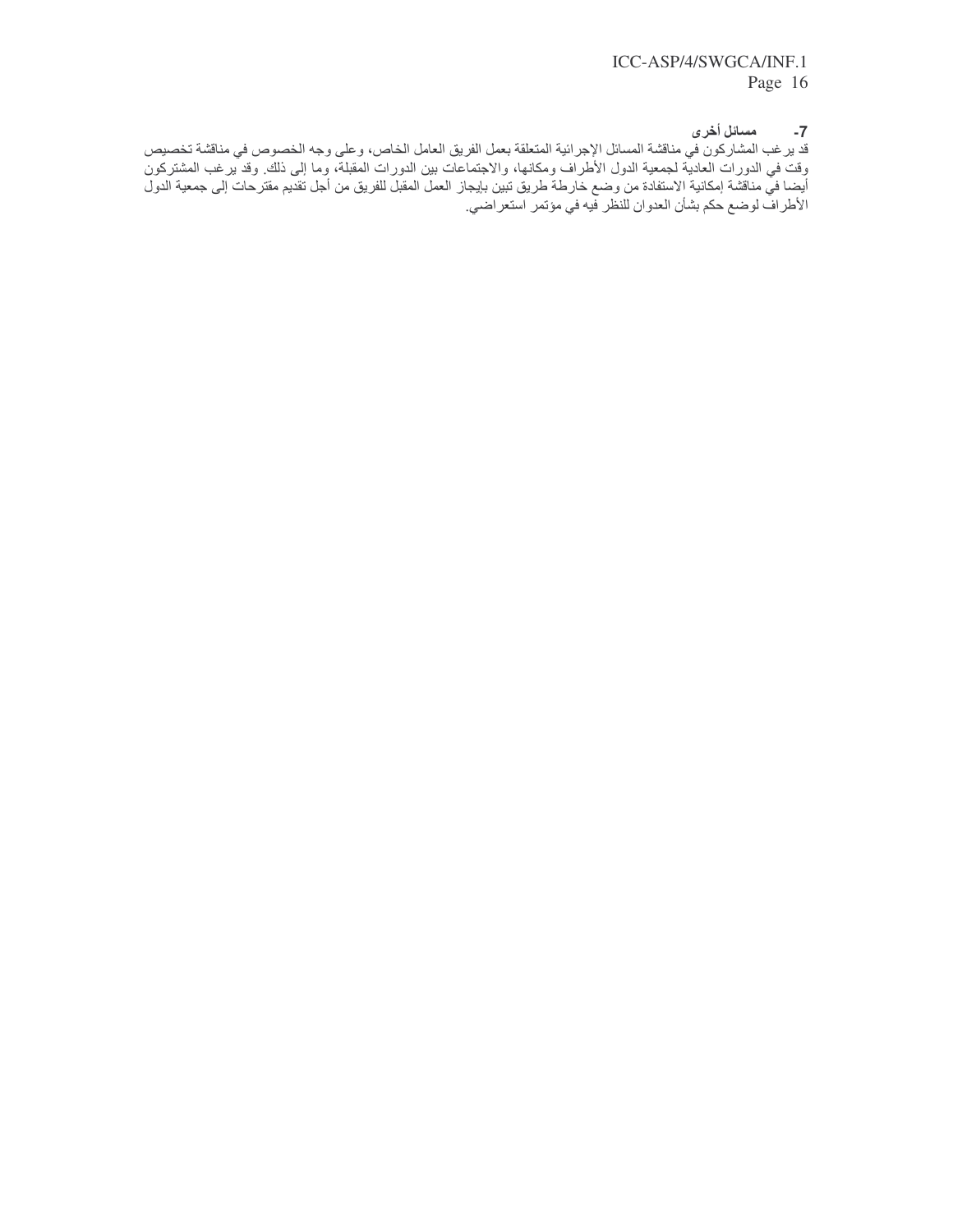### المرفق الثالث

### قائمة المشاركين

السيدة بيروت أبرايتين مستشار البعثة الدائمة لليتوانيا لدى الأمم المتحدة

السيد هيو آدست مستشار (الشؤون القانونية) البعثة الدائمة لكندا لدى الأمم المتحدة

السيدة دزيونيك أغاجانيان نائب الممثل الدائم البعثة الدائمة لأرمينيا لدى الأمم المتحدة

السيدة اشرات جيهان أحمد سکر تیر أول البعثة الدائمة لبنغلاديش لدى الأمم المتحدة

السيدة ايونجو أهن سكرتير ثان البعثة الدائمة لجمهورية كوريا لدى الأمم المتحدة

> السيد محمد الأنصاري<br>مدير إدارة العلاقات الدولية وزارة العدل، الكويت

السيد عبد الرحيم يوسف العوضي وكيل وزارة مساعد، إدارة التعاون الدولي والتخطيط وزارة العدل والشؤون الإسلامية والأوقاف، الإمارات العربية المتحدة

> السيد سعيد ناصر الحارثي نائب رئيس، الإدارة القانونية وزارة الخارجية، عمان

السبد أحمد إبراهيم علي الحساني مدعي عام وزارة العدل والشؤون الإسلامية والأوقاف، الإمارات العربية المتحدة

> صاحب السمو الملكي الأمير زيد رعد زيد الحسين سفير، الممثل الدائم البعثة الدائمة للأردن لدى الأمم المتحدة

> > السيدة أليهاندرو أرانسيدو مستشار قانوني وزارة الخارجية، باراغواي

السيد ديز يريه أسو غبافي<br>الانتلاف من أجل المحكمة الجنائية الدولية

السيد جونغين باي<br>نائب مدير ، شعبة المعاهدات وزارة الخارجية والتجارة، جمهورية كوريا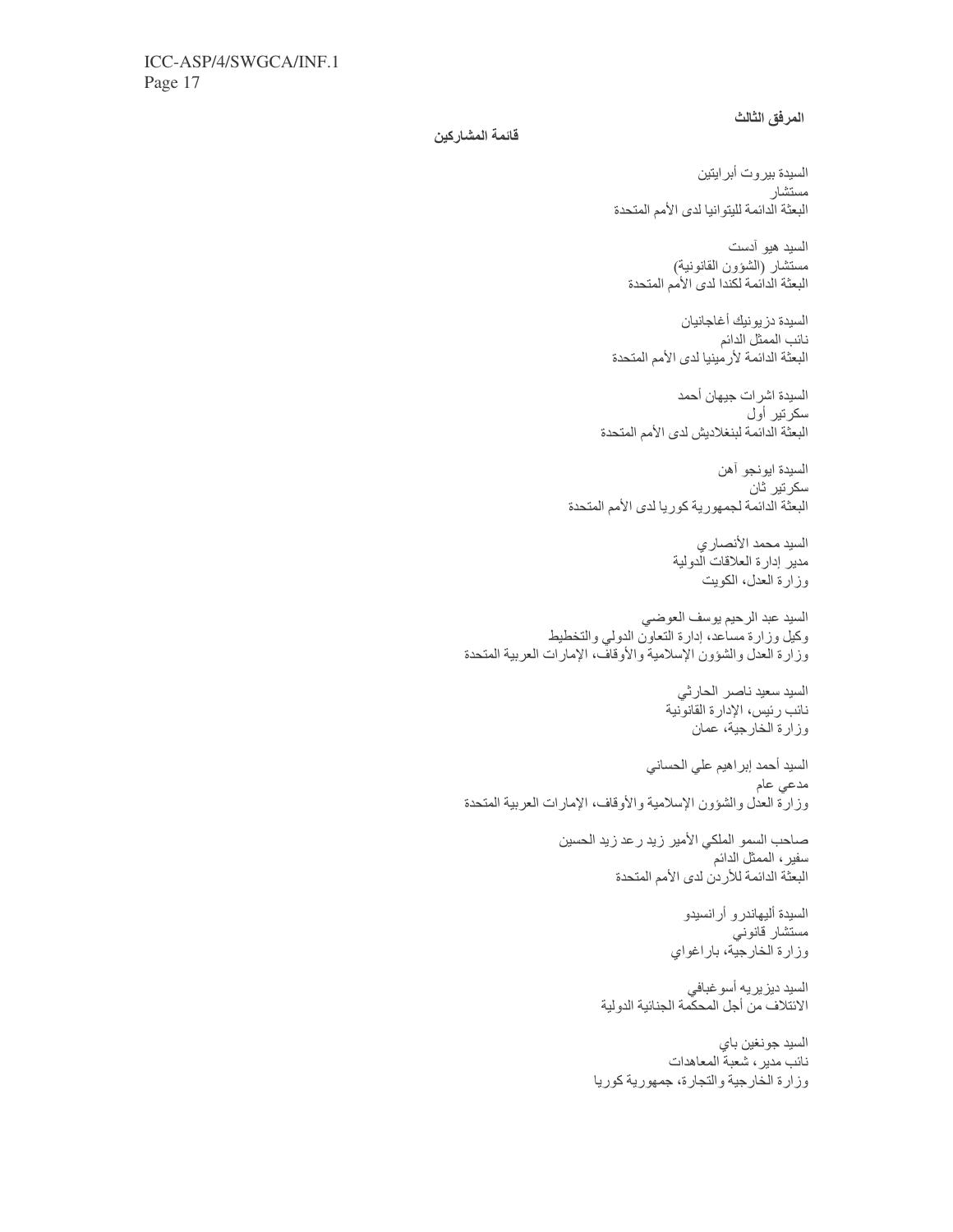السيد ستيفان باريغا سكرتير أول (الشؤون القانونية)<br>البعثة الدائمة للخنتشتاين لدي الأمم المتحدة

السيد إيغور بارثو .. . . . .<br>مستشار قانوني<br>البعثة الدائمة لسلوفاكيا لدى الأمم المتحدة

السيدة كارولين بودوت موظف قانوني<br>الانتلاف من أجل المحكمة الجنائية الدولية

السيد تال بيكر مستشار قانوني البعثة الدائمة لإسرائيل لدى الأمم المتحدة

السيدة جوتا برترام- نوثناغل نائب الأمين العام للعلاقات مع المنظمات الدولية الاتحاد الدولي للمحامين

> السيد نيلز بلوكر مستشار قانوني وزارة الخارجية، هولندا

> > السيدة إيميه بولتينو مساعد باحث سامو ا

السيد ويليام بورك - وايت محاضر في الشؤون العامة والدولية مدرسة وودرو ويلسون

السيد هانس- فرنر بوسمان<br>مفوض لدى المحكمة الجنائية الدولية وزارة الخارجية، ألمانيا

السيدة صوفيا كاندياس موظّف قانوني<br>بعثة الأمم المتحدة لدى تيمور الشرقية

> السيد دونغ ــ أون تشونغ مستشار قانوني سفارة جمهورية كوريا، لاهاي

> السيد روجيه س كلارك أستاذ، مدرسة روتغرز للقانون ساموا

السيدة بريجيت كوليه مستشار قانوني البعثة الدائمة لفرنسا لدى الأم المتحدة

السيدة أن ماري ل كوروميناس مستشار قانوني<br>البعثة الدائمة للفلبين لدى الأمم المتحدة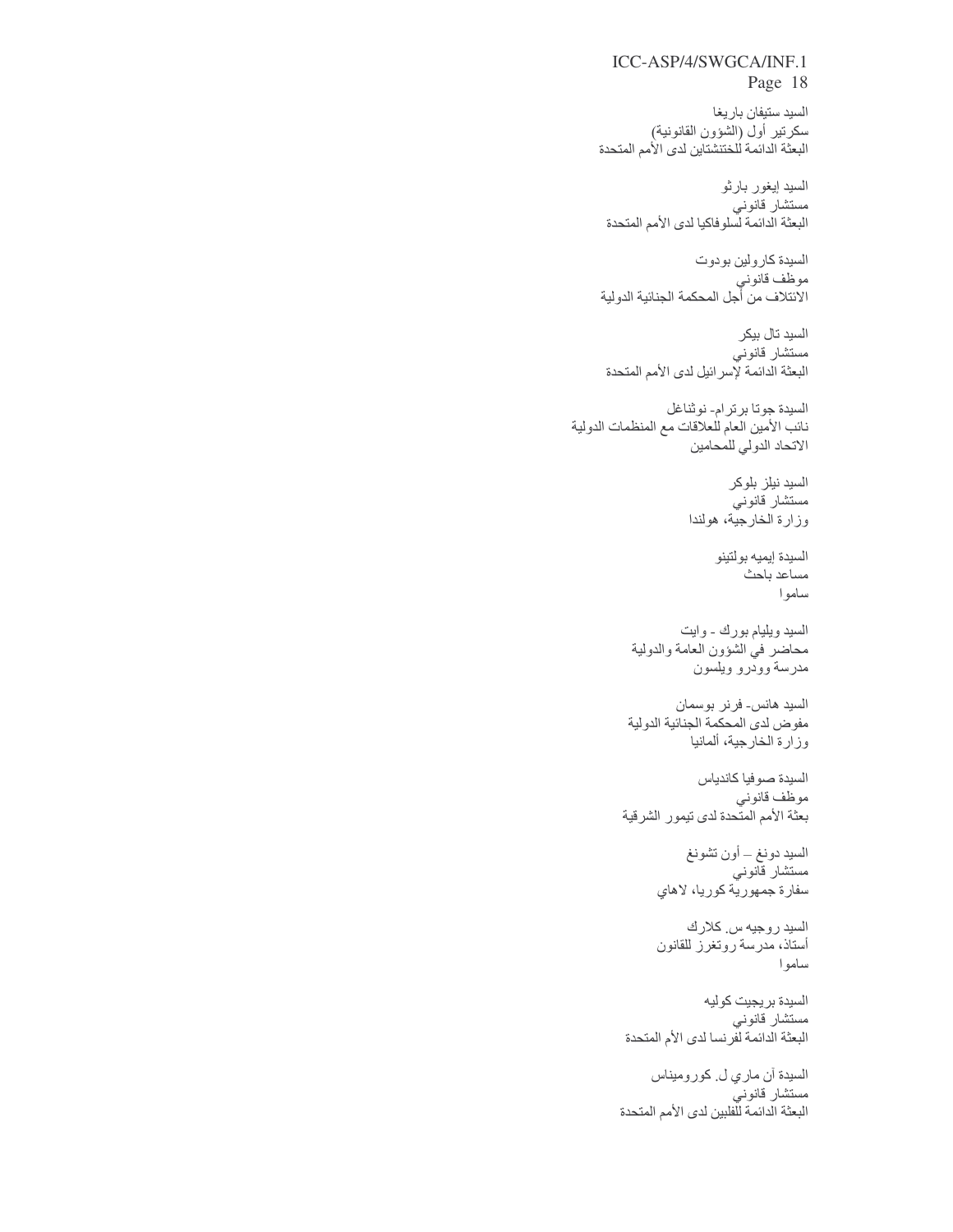```
السيد كاي داهي
                                                          سكر تير  ثان
                   إدارة المعاهدات والقانون، وزارة الخارجية، الصين
                                          السيد وولفغانغ دانسبكغروبر
                       مدير ، معهد لختنشتاين المختص بتقرير المصير
                                                     --<br>جامعة برينستون
                                      السيدة فاني داسكالوبولو ـ ليفادا
                      مستشار فآنوني ورنيس قسم القانون الدولي العام
                                              وزارة الخارجية، اليونان
                                              السيدة فاليري ديلاكروا
                                                                ملحق
                                     وزارة الخارجية الاتحادية، بلجيكا
                                                  السيد ريتشارد ديكر
                                           مدير، برنامج العدل الدولي
                                           منظمة رصد حقوق الإنسان
                                           السيدة ليوبوميرا ديميتروفا
                                                         خبير حكومي
                                                 وزارة العدلّ بلغاريا
                                            السيد بنيامين ب. فيرينتش
                                              مركز الدفاع عن السلام
                                              السيد دونالد م. فيرينتش
                                                                  مدير
                                     جماعة الدفاع عن كوكب الأرض
                                                    السيدة فاني فونتين
                                                                ملحق
                                                  وزارة العدل، بلجيكا
                                                     السيد دنيال فرانك
                                                              مستشار
                                            وزارة الخارجية، سويسرا
                               السيد ماثيو غبابورو<br>مدير، إدارة الشؤون القانونية والقنصلية<br>وزارة الخارجية، كوت ديفوار
                                              السيدة اليز ابيتا غيور غيفا
                                                               مستشار
البعثة الدائمة لجمهورية مقدونيا اليوغوسلافية السابقة لدى الأمم المتحدة
                                 السيد خوان مانويل غوميز ــ روبليدو
                                                     سب ـــر ب<br>نائب الممثل الدائم
                              البعثة الدائمة للمكسيك لدى الأمم المتحدة
                                               السيد ديدييه غونز اليس
                                                             مستشار
                                              وزارة الخارجية، فرنسا
```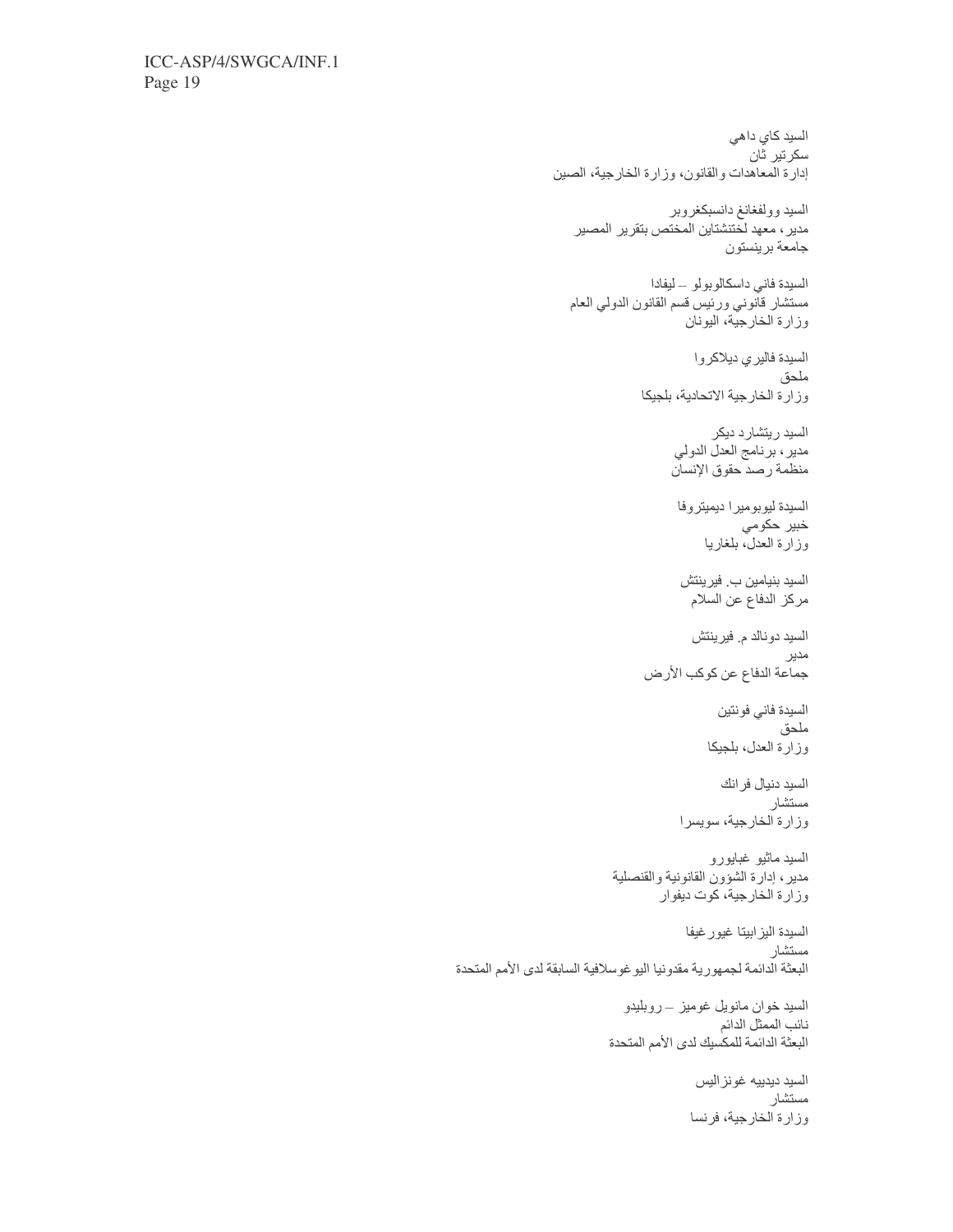> السيد هنري هانسون ــ هول نائب رئيس البعثة سفارة غانا، لاهاي

> > السيدة جوليت هاي سكرتير أول سفارة نيوزيلندا، لاهاى

السيد محمود حمود<br>سكرتير أول، مستشار قانوني<br>البعثة الدائمة للأردن لدى الأمم المتحدة

السيدة أنجالى كامات الائتلاف من أجل المحكمة الجنائية الدولية

السيدة يلدز كاسيموفا ملحق البعثة الدائمة لقير غيزستان لدى الأمم المتحدة

> السيدة روزيت نيرينكيندي كاتونغي مستشار البعثة الدائمة لأوغندا لدى الأمم المتحدة

> > السيد كلاوس كريس أستاذ كلية الحقوق، جامعة كولون، ألمانيا

صاحب السعادة السيد فران كرنيتش سفير سفارة كرواتيا، لاهاي

> السيدة ماريا لبهتو<br>مدير ، الادار ة القانونية وزارة الخارجية، فنلندا

السيد مامادو مصطفى لوم مستشار قانوني<br>البعثة الدائمة للسنغال لدى الأمم المتحدة

السيدة آنا ليوبالينا سكرتير ثالث البعثة الدائمة للاتحاد الروسي لدى الأمم المتحدة

> السيد أندريه ماكاريويتش مستشار أول للوزير وزارة الخارجية، بولندا

السيد الغار مامادوف ر<br>مستشار البعثة الدائمة لأذربيجان لدى الأمم المتحدة

السيد سيفويل ماكونغو ستشار قانوني البعثة الدائمة لجنوب أفريقيا لدى الأمم المتحدة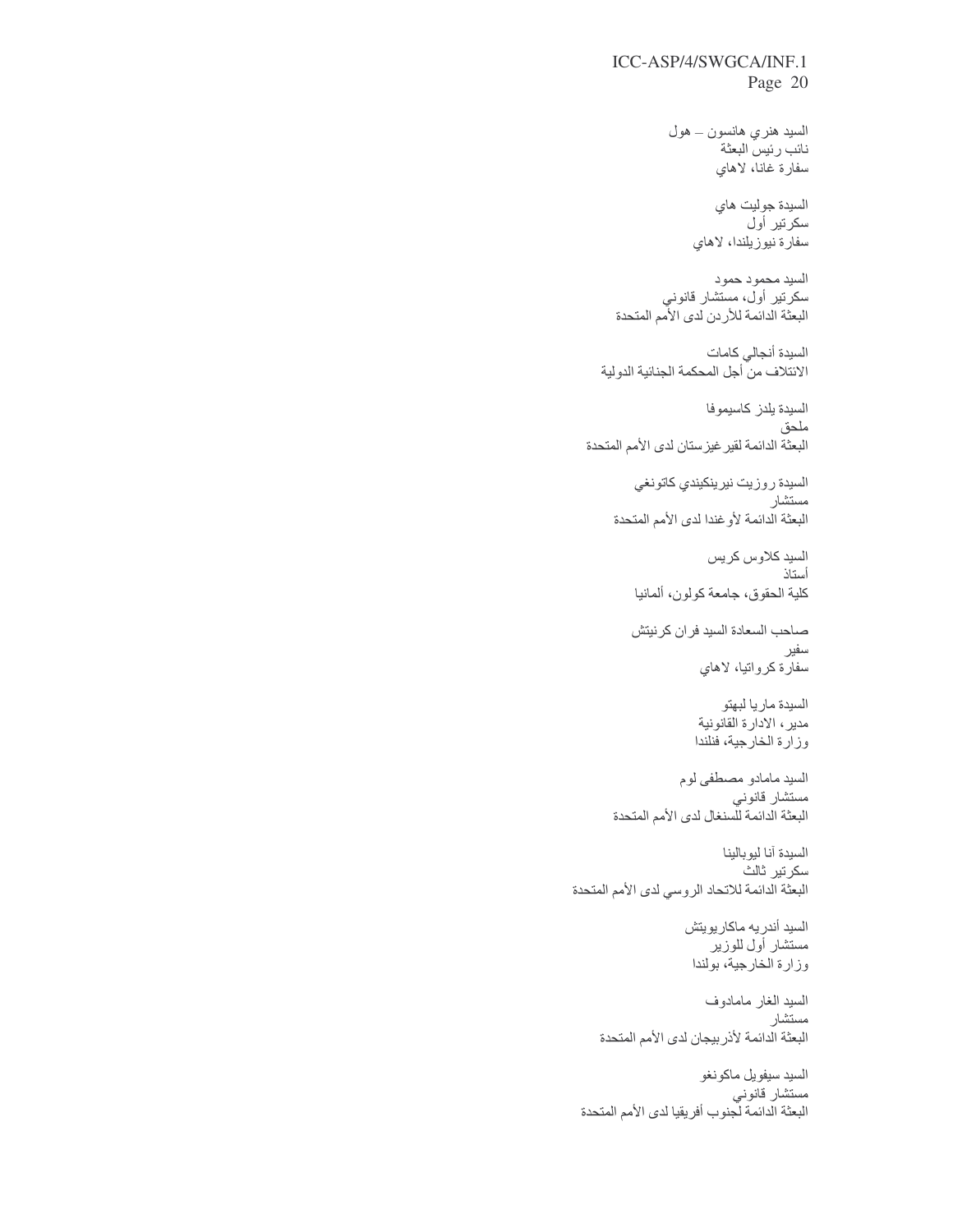السيد ألكسندر مارتشيك نائب الممثل الدائم<br>البعثة الدائمة للنمسا لدى الأمم المتحدة

> السيد جاك بيير ماتيلوس وكيل أول وزارة الخارجية، هايتي

السيدة دنيز ماكويد مستشار قانوني مساعد، الشعبة القانونية وزارة الخارجية، ايرلندا

السيد كريم مدريك س<del>ب</del> –ر. .<br>مستشار قانون*ي* البعثة الدائمة للمغرب لدى الأمم المتحدة

> السيد مارتن مينيكي مستشار قانوني<br>مستشار قانوني<br>المعهد الدانمركي للدراسات الدولية

السيد هيديوكي مياز اكي<br>موظف مسؤول، مكتب الشؤون القانونية الدولية وزارة الخارجية، اليابان

> السيد كريستيان موش مستشار قانوني<br>البعثة الدائمة لألمانيا لدى الأمم المتحدة

> > السيد ناينندر ا ناند ۔<br>محام*ی* عام النيابة العامة، فيجي

السيد غيوسيبي نيزي أستاذ، مستشار قانوني البعثة الدائمة لإيطاليا لدى الأمم المتحدة

> السيد دنيال د. ن. نسيريكو أستاذ قانون أوغندا

صباحب السعادة السيد فرديناند نيابندا سفير سفارة بوروندي، بلجيكا

السيدة برتا أ. نياغيتير ا هيير ا وزير مفوض سفارة جمهورية تنزانيا المتحدة، بلجيكا

السيدة كارين ر أودابا موزوتي مستشار قانوني البعثة الدائمة لكينيا لدى الأمم المتحدة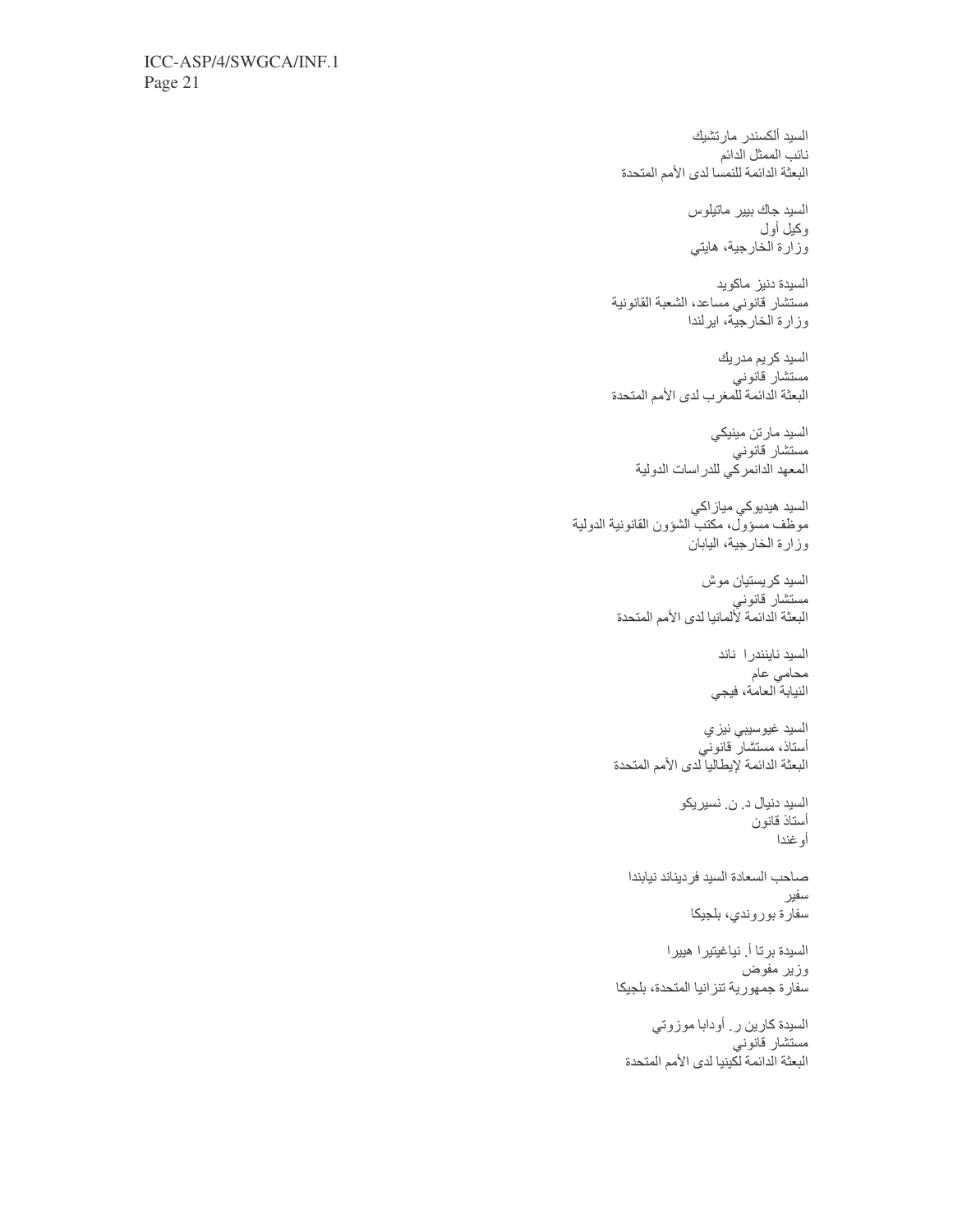السيد باولو أوليفيرا مسؤول اتصال الاتحاد الأوروبي لدى المحكمة الجنائية الدولية مجلس الاتحاد الأوروبي

> السيد م مختار علوي ولد يوبا مستشار أول البعثة الدائمة لموريتانيا لدى الأمم المتحدة

> السيد ويليام بيس منسق الائتلاف من أجل المحكمة الجنائية الدولية

السيدة أوكسانا باتشنيوك سکر تیر ٹالٹ البعثة الدائمة لأوكر انيا لدى الأمم المتحدة

> السيد فرانشيسكو بريسوتي مدبر إداري<br>مجلس الاتحاد الأوروبي

السيدة كار من كيسادا ألكالا محاضر في القانون الدولي الجامعة الوطنية للتعليم عن بعد، أسبانيا

السيدة غايل أ رامونار سكرتير أول البعثة الدائمة لترينيداد وتوباغو لدى الأمم المتحدة

> السيدة ليديا راندرياناريفوني مستشار البعثة الدائمة لمدغشقر لدى الأمم المتحدة

> > السيد أدلفونسو ريس اسب --- ر - ر - .<br>نائب المدعي العام -.<br>الجمهورية الدومينيكية

السيد مارتن روجيه سكرتير ثالث، مستشار قانوني<br>البعثة الدائمة لأستونيا لدى الأمم المتحدة

السيد ه هاري ل روك، الإبن مدير، المعهد الدولي للدراسات القانونية وأستاذ قانون جامعة الفلبين

> السيدة أن روبيسام محامية، مستشار الوفد ألمانيا

السيد ميدارد رويلاميرا مدير ، أمانة جمعية الدول الأطراف المحكمة الجنائية الدولية

السيد محمود سامي مستشار قانوني البعثة الدائمة لجمهورية مصر العربية لدى الأمم المتحدة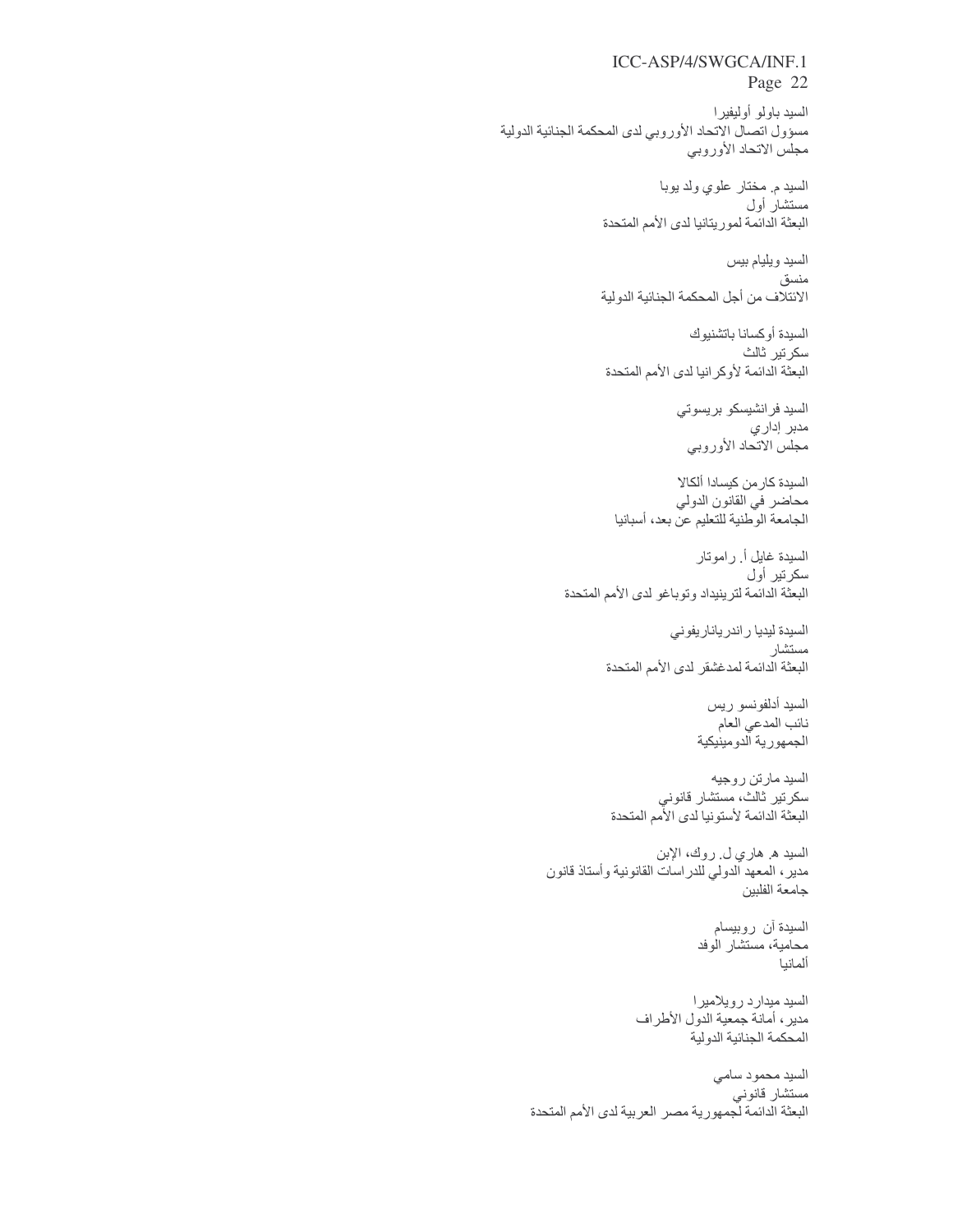السيد كسابا سيمون مستشار قانوني<br>البعثة الدائمة لهنغاريا لدى الأمم المتحدة

> السيد مارتن سوربي نائب المدير العام، الإدارة القانونية وزارة الخارجية، النرويج

السيدة أنّا سوتانيمي<br>سكر تير أول، مستشّار قانوني<br>البعثة الدائمة لفنلندا لدى الأمم المتحدة

السيدة يوانا غابرييلا ستانكو سكرتير أول وزارة الخارجية، رومانيا

السيد نيكولاوس ستراباتساس عضو اللجنة المعنية بالنهوض بالقانون الجنائي الدولي

السيدة بريجيت سوهر<br>الانتلاف من أجل المحكمة الجنائية الدولية

السيدة استى تامباي الائتلاف من أجل المحكمة الجنائية الدولية

> السید فلادیمیر ی. تر ابرین نائب مدير ، الادار ة القانونية وزارة الخارجية، الاتحاد الروسي

السيد لويس سير اداس تافاريس مدير، ادارة الشؤون القانونية وزارة الخارجية، البرتغال

السيد جورج ترنيس<br>ملحق، مندوب باللجنة السادسة البعثة الدائمة للكسمبر غ لدى الأمم المتحدة

لسيد جاك ثيل قائم بأعمال، مكتب المحكمة الجنائية الدولية إدارة الشؤون السياسية، وزارة الخارجية، لكسمبرغ

> ;لسيدة جنيفير تراهان منظمة رصد حقوق الإنسان

السيد تيومان أيكور مستشار قانوني، سفارة تركيا، الولايات المتحدة

> السيد بيتر فاليك موظف قانوني، إدارة القانون الدولي وزارة الخارجية، الجمهورية التشيكية